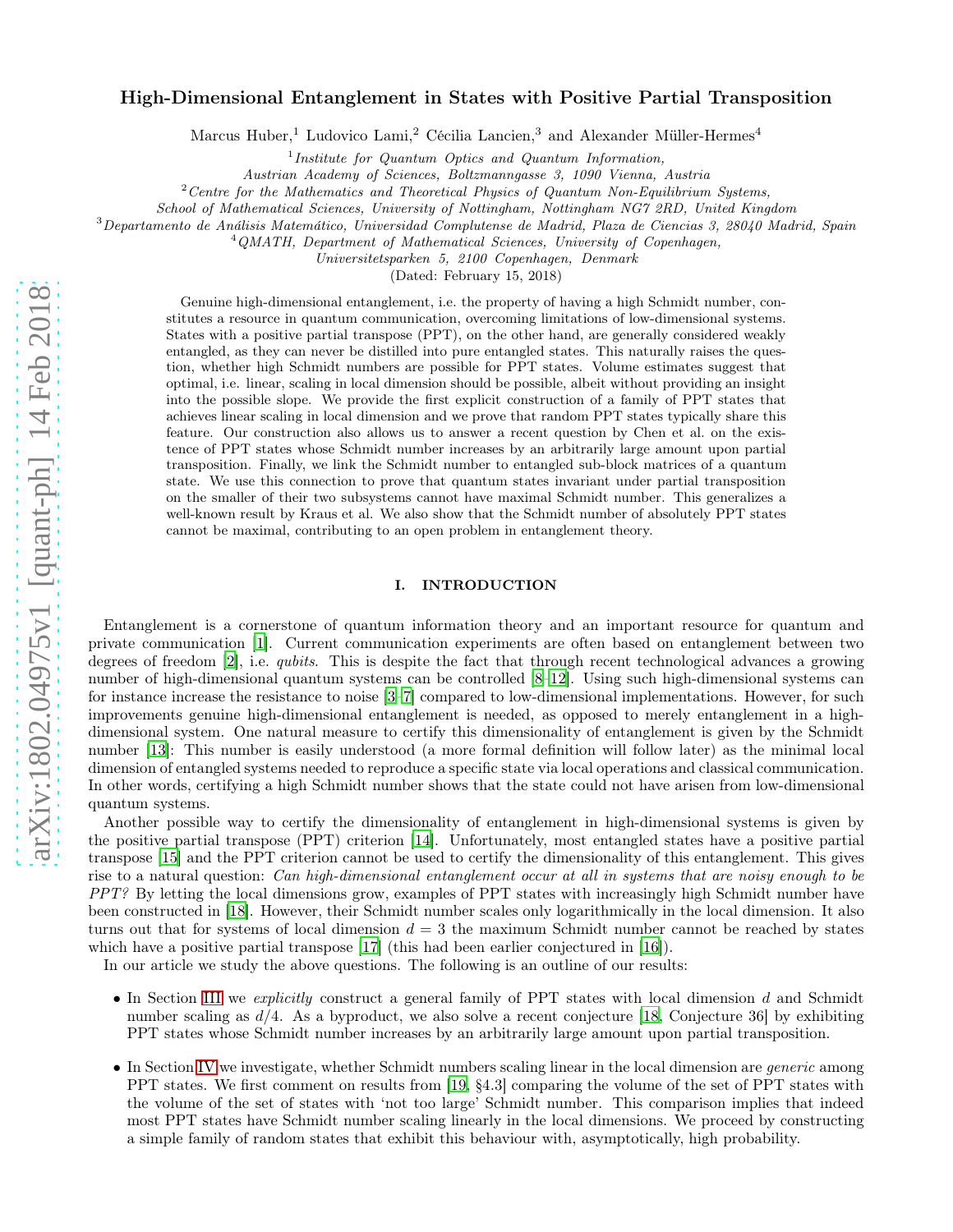• Finally in Section [V](#page-10-0) we refine a method from [\[17\]](#page-14-10) to study when PPT states in bipartite systems cannot reach maximal Schmidt number. For states invariant under a partial transposition on the smaller dimensional subsystem we show that their Schmidt number cannot be maximal. This generalizes a well-known result from [\[20](#page-14-13)]. Finally, we find that the same conclusion is true for absolutely PPT states [\[21](#page-14-14)]. This contributes to related open problems in entanglement theory [\[22\]](#page-14-15).

#### II. PRELIMINARIES AND NOTATION

Let us fix some notation that we will be using throughout our article. We will denote the set of  $d \times d$  matrices with complex entries by  $\mathcal{M}_d$ , and the subcone of positive semidefinite (commonly referred to simply as positive) matrices by  $\mathcal{M}_d^+$ . Occasionally, we will write  $X \geq 0$  to abbreviate  $X \in \mathcal{M}_d^+$  when the dimension of X is clear from context. The identity matrix will be denoted by 1, and sometimes we will write  $\mathbb{1}_d$  to emphasize its dimension. Recall that the state of a quantum system is modelled by a positive matrix with unit trace (referred to as simply a quantum state).

To study quantum entanglement, we will often consider operators acting on tensor products of Hilbert spaces. It will be convenient to use labels like  $A, B$  etc. to denote different tensor factors in these situations. For example, given an operator  $X \in \mathcal{M}_{d_A} \otimes \mathcal{M}_{d_B}$  we will sometimes write  $X_{AB}$  where the labels A and B refer to the two tensor factors of the space  $\mathbb{C}^{d_A} \otimes \mathbb{C}^{d_B}$  on which the operator acts. This notation will be particularly useful when considering linear maps acting partially on tensor products. Given a linear map  $\mathcal{L}: \mathcal{M}_{d_A} \to \mathcal{M}_{d_C}$  we would write  $(id_A \otimes \mathcal{L}_B)(X_{AB})$  for its partial application to the operator  $X_{AB}$  introduced before. Note that id:  $\mathcal{M}_d \to \mathcal{M}_d$ denotes the identity map and we will sometimes write  $id_d$  to emphasize the dimension.

# A. Entanglement and Schmidt number

A quantum state  $\rho_{AB}$  on  $\mathbb{C}^{d_A} \otimes \mathbb{C}^{d_B}$  is called separable if it can be written as

$$
\rho_{AB}=\sum_{i=1}^m p_i \sigma_A^{(i)} \otimes \tau_B^{(i)}
$$

for some  $m \in \mathbb{N}$ , a probability distribution  $\{p_i\}_{i=1}^m$ , and quantum states  $\sigma_A^{(i)}$ (i) on  $\mathbb{C}^{d_A}$  and  $\tau_B^{(i)}$  on  $\mathbb{C}^{d_B}$ ,  $1 \leqslant i \leqslant m$ . Any quantum state that is not separable is called entangled.

To quantify different degrees of entanglement various measures of entanglement have been considered. Here we will focus on one such measure called the Schmidt number,first introduced in [\[13\]](#page-14-6). Given a pure state  $|\psi\rangle_{AB} \in \mathbb{C}^{d_A} \otimes \mathbb{C}^{d_B}$ we can define its Schmidt rank as

$$
SR\left(\left|\psi\right\rangle_{AB}\right) := \text{rk}\left(\text{Tr}_A\left(\left|\psi\right\rangle\!\left\langle\psi\right|_{AB}\right)\right) ,
$$

where  $\text{Tr}_A$  denotes the partial trace over the first tensor factor and  $|\psi\rangle\langle\psi|_{AB}$  is the rank-1 projector onto the span of  $|\psi\rangle_{AB}$ . Now, given any quantum state  $\rho_{AB}$  on  $\mathbb{C}^{d_A} \otimes \mathbb{C}^{d_B}$  we define its Schmidt number as

$$
SN(\rho_{AB}) := \min \left\{ \max_{1 \leq i \leq m} SR\left( |\psi^{(i)}\rangle_{AB} \right) : \sum_{i=1}^{m} p_i |\psi^{(i)}\rangle \langle \psi^{(i)}|_{AB} = \rho_{AB} \right\},\,
$$

where the minimum is over decompositions of  $\rho_{AB}$  into convex combinations of rank-1 projectors, i.e. with a probability distribution  $\{p_i\}_{i=1}^m$  and pure states  $|\psi^{(i)}\rangle_{AB} \in \mathbb{C}^{d_A} \otimes \mathbb{C}^{d_B}$ ,  $1 \leq i \leq m$ . It is easy to see that  $\text{SN}(\rho_{AB}) \in$  $\{1,\ldots,\min(d_A,d_B)\}\$  with  $\text{SN}(\rho_{AB})=1$  iff  $\rho_{AB}$  is separable.

Note that the above definitions extend more generally to positive operators (i.e. unnormalized quantum states). Sometimes it will be convenient to drop the normalization and we will do so for some of our results.

#### B. Positive maps

There is a powerful duality relation between the set of positive operators with Schmidt number below some value and certain cones of positive maps. A linear map  $\mathcal{L} : \mathcal{M}_{d_A} \to \mathcal{M}_{d_B}$  is called

• positive if  $\mathcal{L}(X) \in \mathcal{M}_{d_B}^+$  for any  $X \in \mathcal{M}_{d_A}^+$ .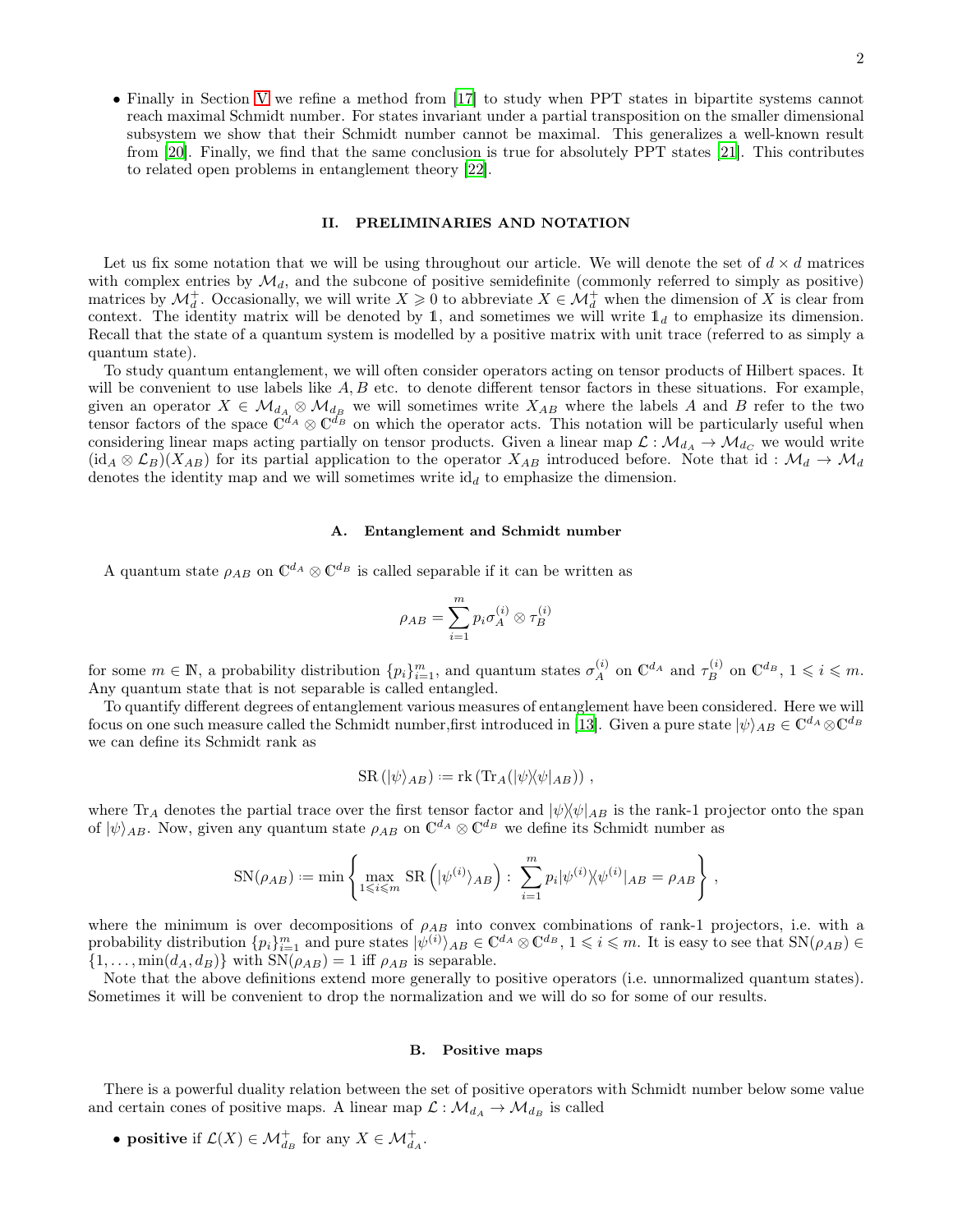- k-positive if  $\mathrm{id}_k \otimes \mathcal{L} : \mathcal{M}_k \otimes \mathcal{M}_{d_A} \to \mathcal{M}_k \otimes \mathcal{M}_{d_B}$  is positive.
- completely positive if it is k-positive for any  $k \in \mathbb{N}$ .

Recall that a linear map  $\mathcal{L}: \mathcal{M}_{d_A} \to \mathcal{M}_{d_C}$  is completely positive iff its Choi matrix  $C_{\mathcal{L}} \in \mathcal{M}_{d_C} \otimes \mathcal{M}_{d_B}$  given by

$$
C_{\mathcal{L}}:=(\mathcal{L}_A\otimes\mathrm{id}_B)(\omega_{AB})
$$

is positive (see [\[38\]](#page-15-0)). Here  $\omega_{AB} = |\Omega\rangle\langle\Omega|_{AB}$ , with  $d_A = d_B$ , is the maximally entangled state on  $\mathbb{C}^{d_A} \otimes \mathbb{C}^{d_B}$ , i.e. the rank-1 projector on  $\mathbb{C}^{d_A} \otimes \mathbb{C}^{d_B}$  corresponding to the pure state

$$
|\Omega\rangle_{AB} = \frac{1}{\sqrt{d_A}} \sum_{i=1}^{d_A} |i\rangle_A \otimes |i\rangle_B.
$$

A paradigmatic example of a positive map that is not completely positive is given by the transposition map  $\vartheta_d : \mathcal{M}_d \to \mathcal{M}_d$ , defined by  $\vartheta_d(|i\rangle\langle j|) = |j\rangle\langle i|$  in the computational basis (here  $|i\rangle\langle j| \in \mathcal{M}_d$  denote the matrix units having a single 1 in the  $(i, j)$ -entry). Recall that the Choi matrix of the transposition map is given by  $C_{\vartheta_i} = \mathbb{F}/d$ where  $\mathbb{F} \in \mathcal{M}_d \otimes \mathcal{M}_d$  denotes the flip operator defined as  $\mathbb{F}|ij\rangle = |ji\rangle$  in the computational basis.

It turns out [\[13](#page-14-6), Theorem 1] that a quantum state  $\rho_{AB}$  on  $\mathbb{C}^{\tilde{d}_A} \otimes \mathbb{C}^{\tilde{d}_B}$  satisfies  $\text{SN}(\rho_{AB}) \leq n$  iff  $(\text{id}_A \otimes \mathcal{P}_B)(\rho_{AB}) \geq 0$ for any n-positive map  $\mathcal{P} : \mathcal{M}_{d} \to \mathcal{M}_{d}$ . In particular it is separable iff  $(id_A \otimes \mathcal{P}_B)(\rho_{AB}) \geq 0$  for any positive map  $P : \mathcal{M}_{d_B} \to \mathcal{M}_{d_A}$  (see [\[23\]](#page-14-16)). It is a hard problem in general to decide whether a given state is separable [\[40\]](#page-15-1) and the set of positive maps has a very complicated structure. However, if the dimensions are low enough positive maps have a simple characterization [\[41\]](#page-15-2): If  $d_A d_B \leq 6$  a linear map  $\mathcal{L} : \mathcal{M}_{d_A} \to \mathcal{M}_{d_B}$  is positive iff

<span id="page-2-0"></span>
$$
\mathcal{L} = \mathcal{T} + \vartheta_{d_B} \circ \mathcal{T}' \tag{1}
$$

for completely positive maps  $\mathcal{T}, \mathcal{T}' : \mathcal{M}_{d_A} \to \mathcal{M}_{d_B}$ . The structure of low dimensional positive maps implies that for  $d_A d_B \leq 6$  a quantum state  $\rho_{AB}$  on  $\mathbb{C}^{d_A} \otimes \mathbb{C}^{d_B}$  is separable iff its partial transpose is positive, i.e.  $\rho_{AB}^{\Gamma_B} :=$  $(id_A \otimes \vartheta_B)(\rho_{AB}) \geq 0$ . In higher dimensions this statement turns out to be false, and in general there exist quantum states on  $\mathbb{C}^{d_A} \otimes \mathbb{C}^{d_B}$  for  $d_A d_B > 6$  that are entangled despite having positive partial transpose (see [\[23\]](#page-14-16) for some examples). In the following we will refer to quantum states having positive partial transpose simply as PPT states.

The subset of positive maps  $\mathcal{P}: \mathcal{M}_{d_A} \to \mathcal{M}_{d_B}$  satisfying [\(1\)](#page-2-0) for completely positive maps  $\mathcal{T}, \mathcal{T}' : \mathcal{M}_{d_A} \to \mathcal{M}_{d_B}$ are called decomposable. It turns out that a positive map  $\hat{\mathcal{P}}$  is decomposable iff  $(id_A \otimes \mathcal{P}_B)(\rho_{AB}) \geq 0$  for any PPT state  $\rho_{AB}$  on  $\mathbb{C}^{d_A} \otimes \mathbb{C}^{d_B}$  (see [\[42](#page-15-3)]). Conversely, this means that the entanglement of PPT states can only be detected by positive maps that are non-decomposable.

# C. What is the maximal Schmidt number of a PPT state?

Recall that for dimensions  $d_A, d_B \in \mathbb{N}$  satisfying  $d_A d_B \leq 6$  the set of PPT states on  $\mathbb{C}^{d_A} \otimes \mathbb{C}^{d_B}$  coincides with the set of separable states [\[23](#page-14-16)], i.e. the states with Schmidt number 1. Motivated by this result, it has been conjectured in [\[16\]](#page-14-11) that for  $d_A = d_B = 3$  the Schmidt number of any PPT state is less than 2. Recently this conjecture has been proven by Yang et al. [\[17\]](#page-14-10). Thus, it is a natural question to ask how large the Schmidt number  $SN(\rho_{AB})$  of a PPT state  $\rho_{AB}$  on  $\mathbb{C}^{d_A} \otimes \mathbb{C}^{d_B}$  can be, for fixed local dimensions  $d_A, d_B > 3$ . We will be particularly interested in the case where  $d_A = d_B$ .

A partial answer to this question has been given in the asymptotic setting [\[19,](#page-14-12) §4.3] by comparing the volumes of the sets of PPT states and states of Schmidt number below a given value. Specifically, it has been shown that for sufficiently large  $d = d_A = d_B$  there exist PPT states  $\rho_{AB}$  on  $\tilde{C}^{d_A} \otimes \tilde{C}^{d_B}$  with  $SN(\rho_{AB}) \geq \alpha d$  for some constant  $\alpha > 0$  that is independent of the dimension d. It should be noted that the constant  $\alpha$  in these results is hard to compute exactly, and probably quite small. Moreover, these methods do not yield explicit examples of PPT states exhibiting such Schmidt numbers.

Recently, an explicit construction of a PPT state  $\rho_{AB}$  on  $\mathbb{C}^{d_A} \otimes \mathbb{C}^{d_B}$  with  $d = d_A = d_B$  and Schmidt number  $\text{SN}(\rho_{AB}) \sim \log d$  has been given in [\[18,](#page-14-9) Proposition 20]. This is still far away from the linear dependence observed using volume estimates. A simple argument achieving a power law scaling  $\text{SN}(\rho_{AB}) \sim d^{\gamma}$  can be given using any convex, faithful and additive entanglement measure. For simplicity we will only state this argument for the squashed entanglement: Given a quantum state  $\rho_{AB}$  on  $\mathbb{C}^{d_A} \otimes \mathbb{C}^{d_B}$  its squashed entanglement is defined as [\[24,](#page-14-17) [25\]](#page-14-18)

$$
E_{\text{sq}}(\rho_{AB}) := \inf \left\{ \frac{1}{2} I(A : B | C)_{\sigma} : d_C \in \mathbb{N}, \ \sigma_{ABC} \in (\mathcal{M}_{d_A} \otimes \mathcal{M}_{d_B} \otimes \mathcal{M}_{d_C})^+, \ \text{Tr}_C(\sigma_{ABC}) = \rho_{AB} \right\}
$$

where  $I(A:B|C)_{\sigma} := S(AC)_{\sigma} + S(BC)_{\sigma} - S(ABC)_{\sigma} - S(C)_{\sigma}$  denotes the conditional mutual information of  $\sigma_{ABC}$ . It has been shown that the squashed entanglement satisfies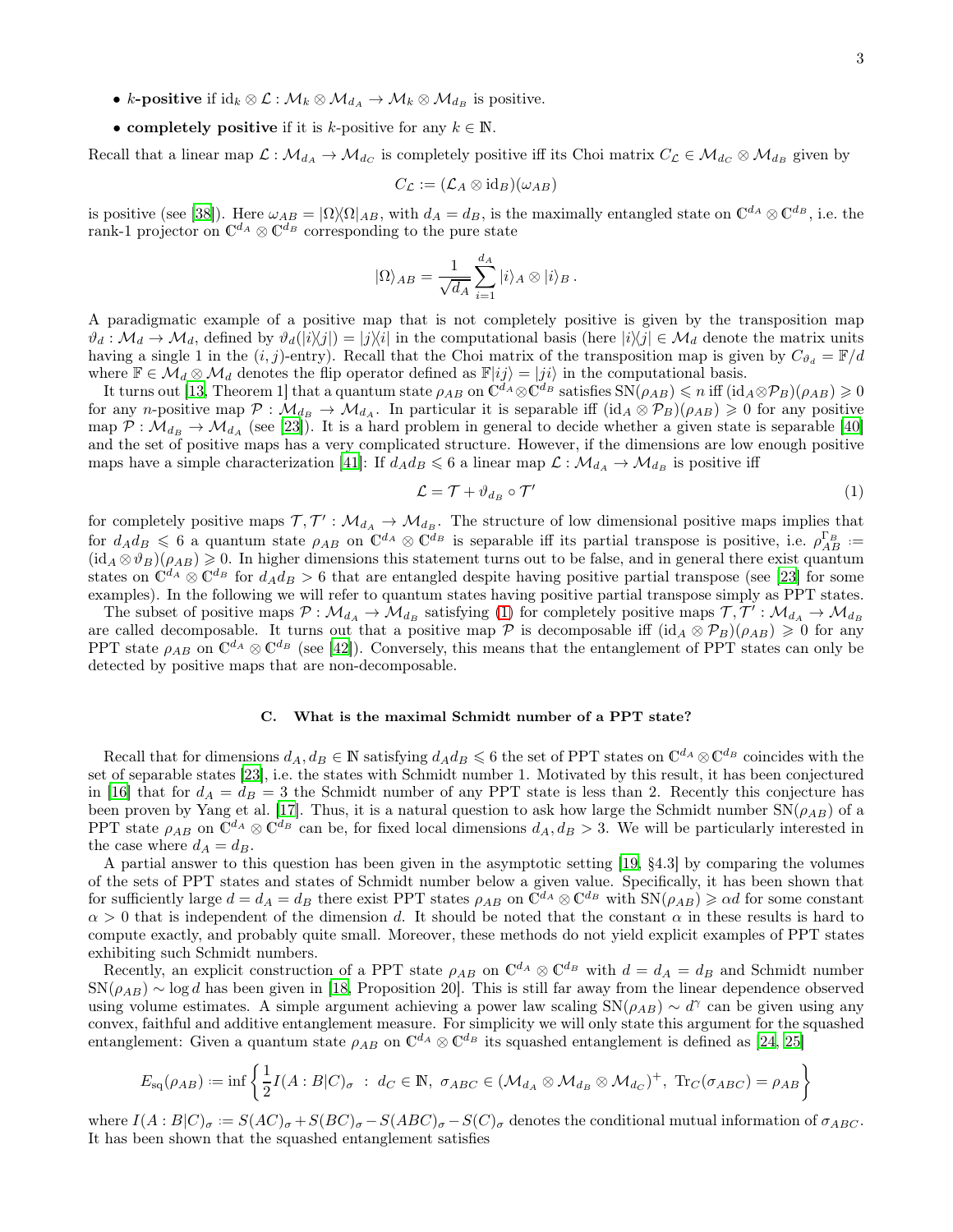- 1.  $E_{\text{sq}}(\rho_{AB}) > 0$  iff  $\rho_{AB}$  is entangled.
- 2.  $E_{\text{sq}}(\rho_{AB}^{\otimes n}) = nE_{\text{sq}}(\rho_{AB})$  for any  $n \in \mathbb{N}$ . 3.  $2^{E_{\text{sq}}(\rho_{AB})} \leqslant \text{SN}(\rho_{AB}).$

See [\[26\]](#page-15-4) for a proof of the first, and [\[25,](#page-14-18) Proposition 4] for a proof of the second property. The third property is a simple consequence of the convexity of squashed entanglement (see [\[25,](#page-14-18) Proposition 3]). For any entangled PPT state  $\rho_{AB}$  on  $\mathbb{C}^{d_A} \otimes \mathbb{C}^{d_B}$  combining these properties of squashed entanglement yields

$$
SN(\rho_{AB}^{\otimes n}) \geq 2^{nE_{\text{sq}}(\rho_{AB})} \xrightarrow[n \to \infty]{} \infty.
$$

Therefore, setting  $d_A = d_B \geq 3$  and defining

$$
\gamma = \frac{E_{\text{sq}}(\rho_{AB})}{\log(d_A)} > 0
$$

yields a PPT state  $\sigma_{A^nB^n} = \rho_{AB}^{\otimes n}$  with local dimension  $d = d_A^n$  and Schmidt number  $\text{SN}(\sigma_{A^nB^n}) \geq d^{\gamma}$ . Note that  $0 < \gamma \leq 1$ , and it is not known whether  $\gamma = 1$  can be achieved using PPT states.

In Section [III](#page-3-0) we will present a construction of PPT states  $\rho_{AB}$  on  $\mathbb{C}^{d_A} \otimes \mathbb{C}^{d_B}$  with  $d = d_A = d_B$  and Schmidt numbers  $SN(\rho_{AB}) \geqslant [(d-1)/4]$ , where  $[x] := min\{n \in \mathbb{Z} : n \geqslant x\}$  is the ceiling function.. This is the first explicit construction of a family of PPT states achieving a Schmidt number that scales linearly in the local dimension. We leave it as an open problem to determine the best possible Schmidt number for PPT states, with any given local dimensions.

# <span id="page-3-0"></span>III. EXPLICIT CONSTRUCTIONS OF PPT STATES WITH HIGH SCHMIDT NUMBER

In this section we present an explicit construction of a family of PPT states whose Schmidt number scales linearly in the local dimension. We will start with a general construction and then discuss the properties of specific examples. It should be emphasized that our family contains examples answering a question recently posed by Chen et al. [\[18,](#page-14-9) Conjecture 36]: Is there a PPT state  $\rho$  with an arbitrary large difference  $SN(\rho) - SN(\rho^{\Gamma})$ ? We will discuss such an example in the second subsection.

#### A. A family of states which are PPT and have high Schmidt number

Let us start with a basic lemma introducing the general form of the states we want to consider.

<span id="page-3-2"></span>**Lemma III.1.** Consider an operator  $Z \in \mathcal{M}_{d_1} \otimes \mathcal{M}_{d_1} \otimes \mathcal{M}_{d_2} \otimes \mathcal{M}_{d_2}$  of the form

<span id="page-3-1"></span>
$$
Z_{A_1B_1A_2B_2} = X_{A_1B_1} \otimes (1-\omega)_{A_2B_2} + Y_{A_1B_1} \otimes \omega_{A_2B_2}, \qquad (2)
$$

where  $X, Y \in \mathcal{M}_{d_1} \otimes \mathcal{M}_{d_1}$  and where we label the first two tensor factors (of dimension  $d_1$ ) as  $A_1, B_1$  and the second two tensor factors (of dimension  $d_2$ ) as  $A_2, B_2$ . Then  $Z_{A_1B_1A_2B_2}$  is:

- (a) positive semidefinite iff  $X, Y \geq 0$ ;
- (b) PPT with respect to the bipartition  $A_1A_2 : B_1B_2$  iff  $(d_2 1)X^{\Gamma} \geq -Y^{\Gamma}$  and  $(d_2 + 1)X^{\Gamma} \geq Y^{\Gamma}$ .

Proof. Claim (a) is clear. To prove claim (b) we compute

$$
Z_{A_1B_1A_2B_2}^{\Gamma_{B_1B_2}} = X_{A_1B_1}^{\Gamma_{B_1}} \otimes \left(1 - \frac{\mathbb{F}}{d_2}\right)_{A_2B_2} + Y_{A_1B_1}^{\Gamma_{B_1}} \otimes \left(\frac{\mathbb{F}}{d_2}\right)_{A_2B_2}
$$
  
=  $\left(X + \frac{Y - X}{d_2}\right)_{A_1B_1}^{\Gamma_{B_1}} \otimes \left(\frac{1 + \mathbb{F}}{2}\right)_{A_2B_2} + \left(X - \frac{Y - X}{d_2}\right)_{A_1B_1}^{\Gamma_{B_1}} \otimes \left(\frac{1 - \mathbb{F}}{2}\right)_{A_2B_2},$ 

which is positive iff the stated conditions hold.

The previous lemma characterizes the cases where a matrix  $Z_{A_1B_1A_2B_2}$  of the form [\(2\)](#page-3-1) is positive and PPT (i.e. an unnormalized PPT state). To characterize the entanglement of these states the following lemma will be useful.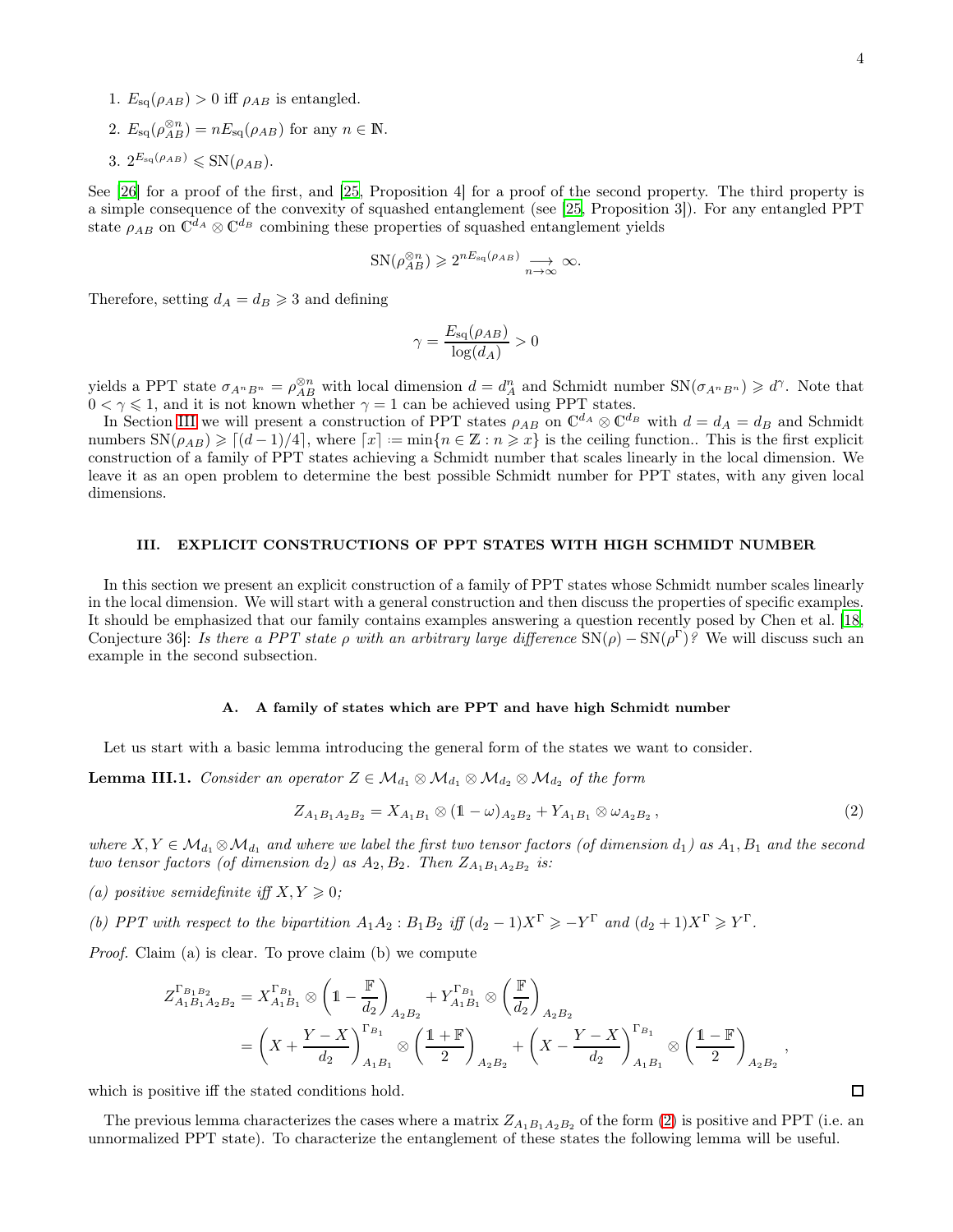<span id="page-4-0"></span>**Lemma III.2.** Let  $X, Y \in \mathcal{M}_{d_1} \otimes \mathcal{M}_{d_1}$  be two Hermitian operators such that

$$
\exists \vert \alpha \rangle \in \mathbb{C}^{d_1} \otimes \mathbb{C}^{d_1} \; : \; \langle \alpha | X | \alpha \rangle = 0 \text{ and } \langle \alpha | Y | \alpha \rangle > 0. \tag{3}
$$

Let  $Z_{A_1B_1A_2B_2} \in M_{d_1} \otimes M_{d_1} \otimes M_{d_2} \otimes M_{d_2}$  denote the matrix from [\(2\)](#page-3-1) with these X, Y. Then, for any  $d'_2 \in \mathbb{N}$ , any linear map  $\mathcal{L}: \mathcal{M}_{d_2} \to \mathcal{M}_{d'_2}$  that is not completely positive satisfies

$$
(\mathrm{id}_{A_1} \otimes \mathrm{id}_{B_1} \otimes \mathcal{L}_{A_2} \otimes \mathrm{id}_{B_2})(Z_{A_1B_1A_2B_2}) \ngeq 0. \tag{4}
$$

Proof. Note that

$$
(\mathrm{id}_{A_1}\otimes \mathrm{id}_{B_1}\otimes \mathcal{L}_{A_2}\otimes \mathrm{id}_{B_2})(Z_{A_1B_1A_2B_2})=X_{A_1B_1}\otimes (\mathcal{L}(\mathbb{1})\otimes \mathbb{1}-C_{\mathcal{L}})_{A_2'B_2}+Y_{A_1B_1}\otimes (C_{\mathcal{L}})_{A_2'B_2}
$$

Since L is not completely positive we have that the Choi matrix  $C_{\mathcal{L}}$  is not positive semidefinite, i.e. there exists  $|\beta\rangle$ such that

$$
\langle \beta | C_{\mathcal{L}} | \beta \rangle < 0 \, .
$$

With the vector  $|\alpha\rangle$  from the assumptions of the lemma we get

$$
(\langle \alpha |_{A_1B_1} \otimes \langle \beta |_{A_2'B_2})(\mathrm{id}_{A_1} \otimes \mathrm{id}_{B_1} \otimes \mathcal{L}_{A_2} \otimes \mathrm{id}_{B_2})(Z_{A_1B_1A_2B_2})(|\alpha \rangle_{A_1B_1} \otimes |\beta \rangle_{A_2'B_2}) = \langle \alpha | Y | \alpha \rangle \langle \beta | C_{\mathcal{L}} | \beta \rangle < 0.
$$

With the previous lemmas we can now present the main result of this section.

**Theorem III.1** (Constructing PPT states with high Schmidt number). Let  $X, Y \in \mathcal{M}_{d_1} \otimes \mathcal{M}_{d_1}$  be such that

- (i)  $X, Y \geqslant 0$ ;
- (ii)  $(d_2 1)X^{\Gamma} \geqslant -Y^{\Gamma}$  and  $(d_2 + 1)X^{\Gamma} \geqslant Y^{\Gamma}$ ;
- $(iii) \exists |\alpha\rangle \in \mathbb{C}^{d_1} \otimes \mathbb{C}^{d_1} : \langle \alpha | X | \alpha \rangle = 0 \text{ and } \langle \alpha | Y | \alpha \rangle > 0.$

Then the operator  $Z_{AB} = Z_{A_1B_1A_2B_2}$  (with joint labels  $A = A_1A_2$  and  $B = B_1B_2$ ) defined in [\(2\)](#page-3-1) is positive, PPT and satisfies

<span id="page-4-1"></span>
$$
SN(Z_{AB}) \geqslant \left\lceil \frac{d_2}{d_1} \right\rceil. \tag{5}
$$

.

*Proof.* By conditions (i) and (ii), applying Lemma [III.1](#page-3-2) shows that  $Z_{AB}$  is positive and PPT.

We can assume without loss of generality that  $2d_1 \leqslant d_2$  since otherwise the statement about the Schmidt number becomes trivial. Consider the Choi map  $P : \mathcal{M}_{d_2} \to \mathcal{M}_{d_2}$  given by

$$
\mathcal{P} := \mathbb{1}_{d_2} \text{Tr} - \frac{1}{d_2 - 1} \text{id}_{d_2}.
$$

It is well known (see [\[39\]](#page-15-5)) that  $P$  is  $(d_2 - 1)$ -positive, but not completely positive. Applying Lemma [III.2](#page-4-0) with  $d_2' = d_2$  and  $\mathcal{L} = \mathcal{P}$  shows that

$$
(\mathrm{id}_{A_1}\otimes \mathrm{id}_{B_1}\otimes \mathcal{P}_{A_2}\otimes \mathrm{id}_{B_2})(Z_{A_1B_1A_2B_2})\ngeq 0.
$$

Since the map  $id_{A_1} \otimes \mathcal{P}_{A_2}$  is  $\lfloor (d_2-1)/d_1 \rfloor$ -positive we find that, with respect to the bipartition  $A : B = A_1 A_2 : B_1 B_2$ ,

$$
SN(Z_{AB}) \geqslant \left\lfloor \frac{d_2 - 1}{d_1} \right\rfloor + 1 = \left\lceil \frac{d_2}{d_1} \right\rceil
$$

 $\Box$ 

We have not shown so far that there actually are operators  $X, Y \in \mathcal{M}_{d_1} \otimes \mathcal{M}_{d_1}$  satisfying conditions (i),(ii) and (iii) in Theorem [III.1.](#page-4-1) A simple construction of such operators is shown in the following theorem.

.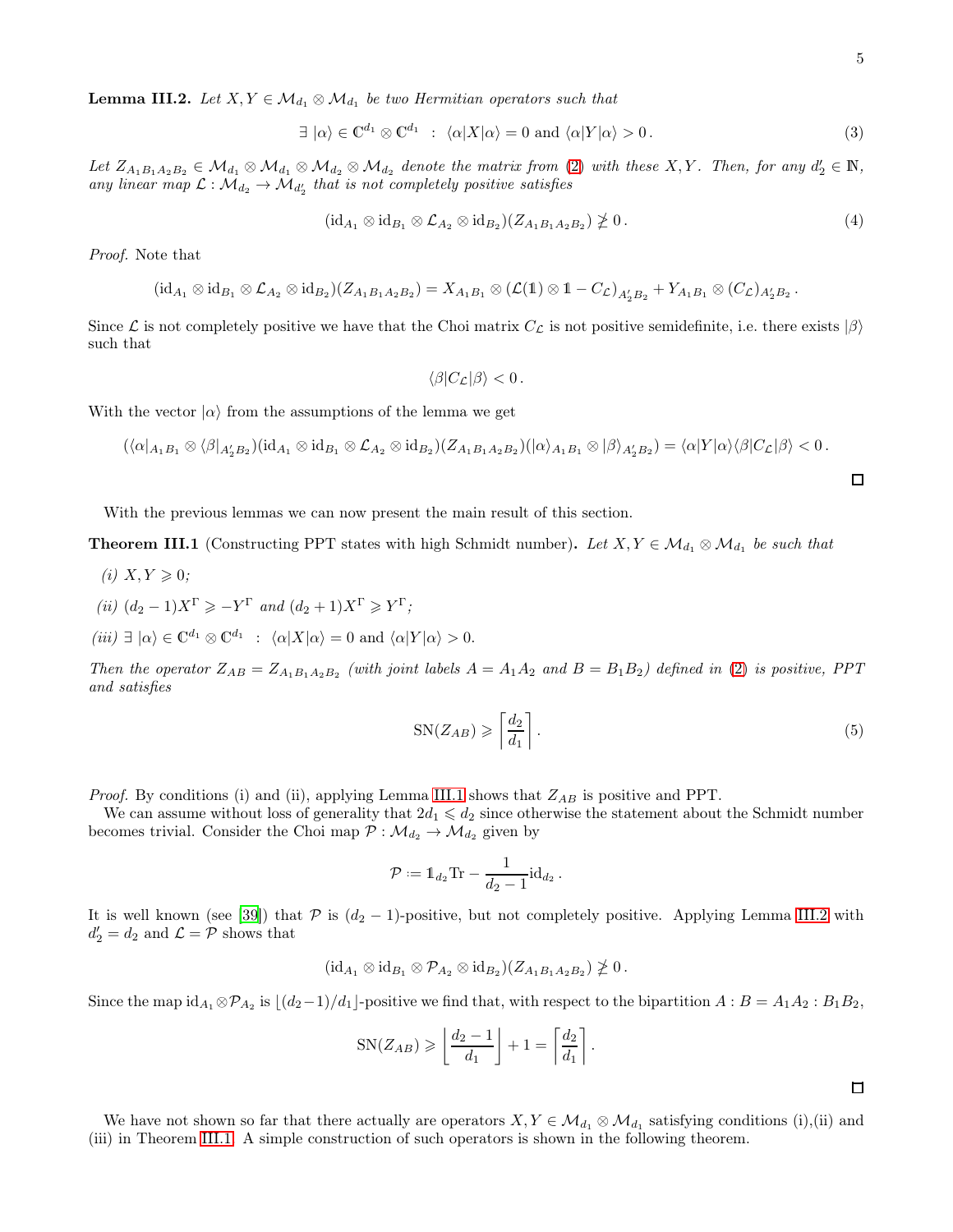<span id="page-5-0"></span>**Theorem III.2** (Concrete family of PPT states with high Schmidt number). Let  $d_1, d_2 \in \mathbb{N}$  with  $d_1 \leq d_2$  and let  $X, Y \in \mathcal{M}_{d_1} \otimes \mathcal{M}_{d_1}$  be given by

$$
X_{A_1B_1} = (1 - \omega)_{A_1B_1}
$$
 and  $Y_{A_1B_1} = (d_1 - 1)(d_2 + 1)\omega_{A_1B_1}$ .

Then the operator  $Z_{AB} = Z_{A_1B_1A_2B_2}$  (with joint labels  $A = A_1A_2$  and  $B = B_1B_2$ ) defined in [\(2\)](#page-3-1) is positive, PPT and satisfies

$$
SN(Z_{AB}) \geqslant \left\lceil \frac{d_2}{d_1} \right\rceil.
$$

*Proof.* By a straightforward computation the operators  $X, Y$  satisfy conditions (i),(ii) of Theorem [III.1,](#page-4-1) and condition (iii) follows by choosing  $|\alpha\rangle = |\Omega\rangle$ . П

The previous theorem provides a concrete family of PPT states with high Schmidt number. Note that these states appeared previously in [\[27\]](#page-15-6), [\[28\]](#page-15-7) and [\[29\]](#page-15-8). However, in these works their Schmidt number is not estimated.

To further clarify the scaling of the Schmidt number with the local dimension we state the following simple corollary.

<span id="page-5-1"></span>**Corollary III.3.** For any  $d \in \mathbb{N}$  with  $d \geq 2$  there exists a PPT state  $\rho$  on  $\mathbb{C}^d \otimes \mathbb{C}^d$  satisfying

$$
\mathrm{SN}\left(\rho\right) \geqslant \left\lceil \frac{d-1}{4}\right\rceil.
$$

*Proof.* If  $d = 2d_2$  we can directly apply Theorem [III.2](#page-5-0) with  $d_1 = 2$ . If  $d = 2d_2 + 1$  again apply Theorem III.2 for dimensions  $d_2$  and  $d_1 = 2$  to obtain  $Z_{AB} \in M_{2d_2} \otimes M_{2d_2}$ , which we can embed into the higher dimension by setting  $Z_{AB} = Z_{AB} \oplus 0.$  $\Box$ 

The above Corollary [III.3](#page-5-1) constitutes an improvement over previous results, in particular over the explicit ex-amples of [\[18\]](#page-14-9) (SN  $\sim$  log d) and over the implicit construction of [\[19,](#page-14-12) §4.3] (SN  $\sim \alpha d$  for some unknown universal constant  $\alpha$ ).

To conclude this section we will briefly discuss some consequences of the above constructions to the theory of positive maps between matrix algebras. The following corollary has previously been obtained in [\[28](#page-15-7)]. We restate it here together with a slightly different proof, since it is not as well known as it should be.

**Corollary III.1** (Non-decomposability from tensoring with identity [\[28](#page-15-7)]). Consider k, d,  $d' \in \mathbb{N}$  with  $k \geq 2$ . For any linear map  $\mathcal{L}: \mathcal{M}_d \to \mathcal{M}_{d'}$  that is not completely positive, the linear map  $id_k \otimes \mathcal{L}$  is not decomposable.

*Proof.* Note that for  $k \geq d$  the map  $id_k \otimes \mathcal{L}$  cannot be positive, and hence it is not decomposable. Therefore, we can assume that  $k < d$ . Consider the operator  $Z_{AB} = Z_{A_1B_1A_2B_2} \in M_k \otimes M_k \otimes M_d \otimes M_d$  obtained from Theorem [III.2](#page-5-0) (i.e. setting  $d_1 = k$  and  $d_2 = d$ ). By construction  $Z_{AB}$  is positive and PPT with respect to the bipartition  $A : B = A_1 A_2 : B_1 B_2$ . Now applying Lemma [III.2](#page-4-0) for the linear map  $\mathcal L$  shows that

$$
(\mathrm{id}_{A_1}\otimes \mathrm{id}_{B_1}\otimes \mathcal{L}_{A_2}\otimes \mathrm{id}_{B_2})(Z_{A_1B_1A_2B_2})\ngeq 0.
$$

By [\[42](#page-15-3)] this shows that  $\mathrm{id}_{A_1} \otimes \mathcal{L}_{A_2} = \mathrm{id}_k \otimes \mathcal{L}$  is not decomposable.

 $\Box$ 

The previous corollary gives an easy method to construct non-decomposable positive maps. Starting from an n-positive map  $\mathcal{P}: \mathcal{M}_{d_1} \to \mathcal{M}_{d_2}$  that is not completely positive, the map  $id_k \otimes \mathcal{P}$  for  $k \leq n$  will be positive and not decomposable. Any state from the general family constructed in Theorem [III.1](#page-4-1) will serve as a witness (in the sense of [\[42](#page-15-3)]) for this property.

#### B. Large variation of Schmidt number under partial transposition

In this section we will answer the following question, recently raised in the literature [\[18,](#page-14-9) Conjecture 36]: Are there PPT states  $\rho$  with an arbitrarily large difference  $SN(\rho) - SN(\rho^{\Gamma})$ ? With the following theorem we demonstrate that this difference can be arbitrarily large as the local dimension grows.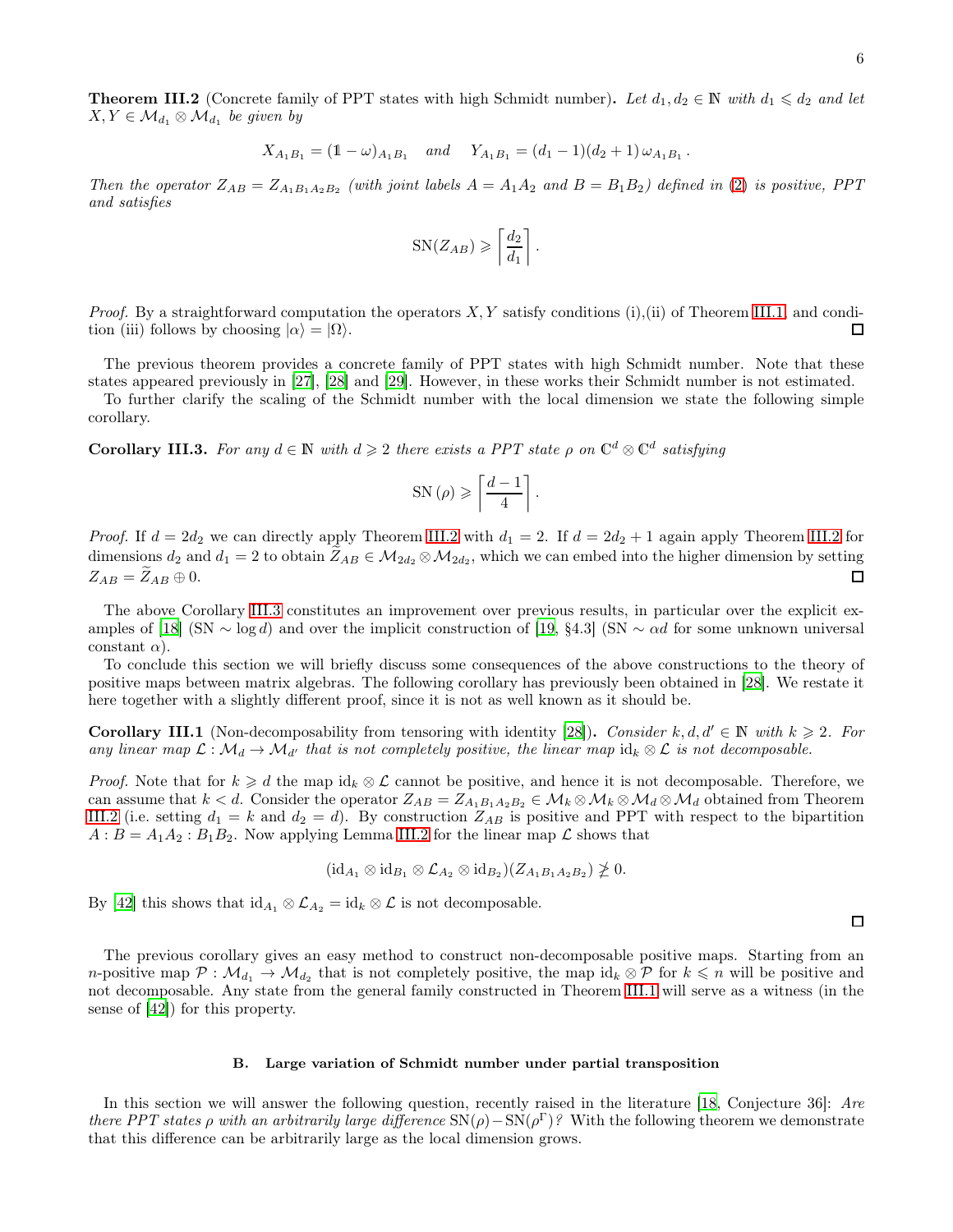**Theorem III.4.** For any  $d_1, d_2 \in \mathbb{N}$  with  $d_2 \geq d_1$  the operator  $Z_{AB} = Z_{A_1B_1A_2B_2} \in \mathcal{M}_{d_1} \otimes \mathcal{M}_{d_2} \otimes \mathcal{M}_{d_1} \otimes \mathcal{M}_{d_2}$ from Theorem [III.2](#page-5-0) is positive, PPT and satisfies

$$
SN\left(Z_{AB}^{\Gamma}\right) \leqslant 4\,,\tag{6}
$$

and hence

<span id="page-6-0"></span>
$$
SN(Z_{AB}) - SN(Z_{AB}^{\Gamma}) \geqslant \left\lceil \frac{d_2}{d_1} \right\rceil - 4. \tag{7}
$$

*Proof.* By Theorem [III.2](#page-5-0) the operator  $Z_{AB}$  is positive, PPT and satisfies

$$
SN(Z_{AB}) \geqslant \left\lceil \frac{d_2}{d_1} \right\rceil.
$$

Taking the partial transpose with respect to the  $B$  system we obtain

$$
Z_{AB}^{\Gamma} = \mathbb{1}_{A_1B_1} \otimes \mathbb{1}_{A_2B_2} - \frac{1}{d_2} \mathbb{1}_{A_1B_1} \otimes \mathbb{F}_{A_2B_2} - \frac{1}{d_1} \mathbb{F}_{A_1B_1} \otimes \mathbb{1}_{A_2B_2} + \frac{d_1d_2 + d_1 - d_2}{d_1d_2} \mathbb{F}_{A_1B_1} \otimes \mathbb{F}_{A_2B_2}.
$$

The four summands appearing in the above expression are mutually commuting operators, and therefore it is easy to diagonalise  $Z_{AB}^{\Gamma}$ . The eigenvectors of  $Z_{AB}^{\Gamma}$  are of the form

$$
|\Psi_{jklm}\rangle := |\chi_{jk}\rangle_{A_1B_1} \otimes |\chi_{lm}\rangle_{A_2B_2},
$$

with  $1 \leq j, k \leq d_1, 1 \leq l, m \leq d_2$ , and where

$$
|\chi_{pq}\rangle := \begin{cases} \frac{1}{\sqrt{2}}(|pq\rangle + |qp\rangle) & \text{if } p < q, \\ |pp\rangle & \text{if } p = q, \\ \frac{1}{\sqrt{2}}(|pq\rangle - |qp\rangle) & \text{if } p > q. \end{cases}
$$

It is easy to see that the Schmidt rank of each vector  $|\Psi_{jklm}\rangle$  is upper bounded by 4 with respect to the bipartition  $A: B = A_1 A_2 : B_1 B_2$ . Since  $Z_{AB}^{\Gamma}$  is positive semidefinite this shows that

$$
SN(Z_{AB}^{\Gamma}) \leq 4.
$$

 $\Box$ 

 $\Box$ 

We obtain the following immediate corollary.

**Corollary III.2.** For any  $d \in \mathbb{N}$  with  $d \geq 2$  there exist a PPT entangled state  $\rho$  on  $\mathbb{C}^d \otimes \mathbb{C}^d$  satisfying

$$
SN(\rho) - SN(\rho^{\Gamma}) \geqslant \left\lceil \frac{d-1}{4} \right\rceil - 4.
$$

Proof. The statement follows by combining Theorem [III.4](#page-6-0) with Corollary [III.3.](#page-5-1)

## C. States which are invariant under partial transpose and have high Schmidt number

The results obtained in the previous subsection show that the Schmidt numbers of the states constructed in Theorem [III.1](#page-4-1) can change dramatically by applying a partial transposition. It is therefore a natural question to ask what values the Schmidt number can take on states that are invariant under partial transposition. Note for a bipartite state there are two possibilities to define invariance under partial transposition depending on which subsystem we choose the transposition to act on. Since we will aim at states on  $\mathbb{C}^d \otimes \mathbb{C}^d$  (i.e. where the two subsystems have the same dimension) we will use the term PT-invariant and it will be clear from context which of the two possibilities we choose.

In Section [V](#page-10-0) we show that PT-invariant states, where the transposition is taken on the smaller subsystem, the Schmidt number cannot reach the highest possible value. In this section, we show that nevertheless there do exist states that are invariant under partial transposition and have a Schmidt number which scales linearly with the local dimension.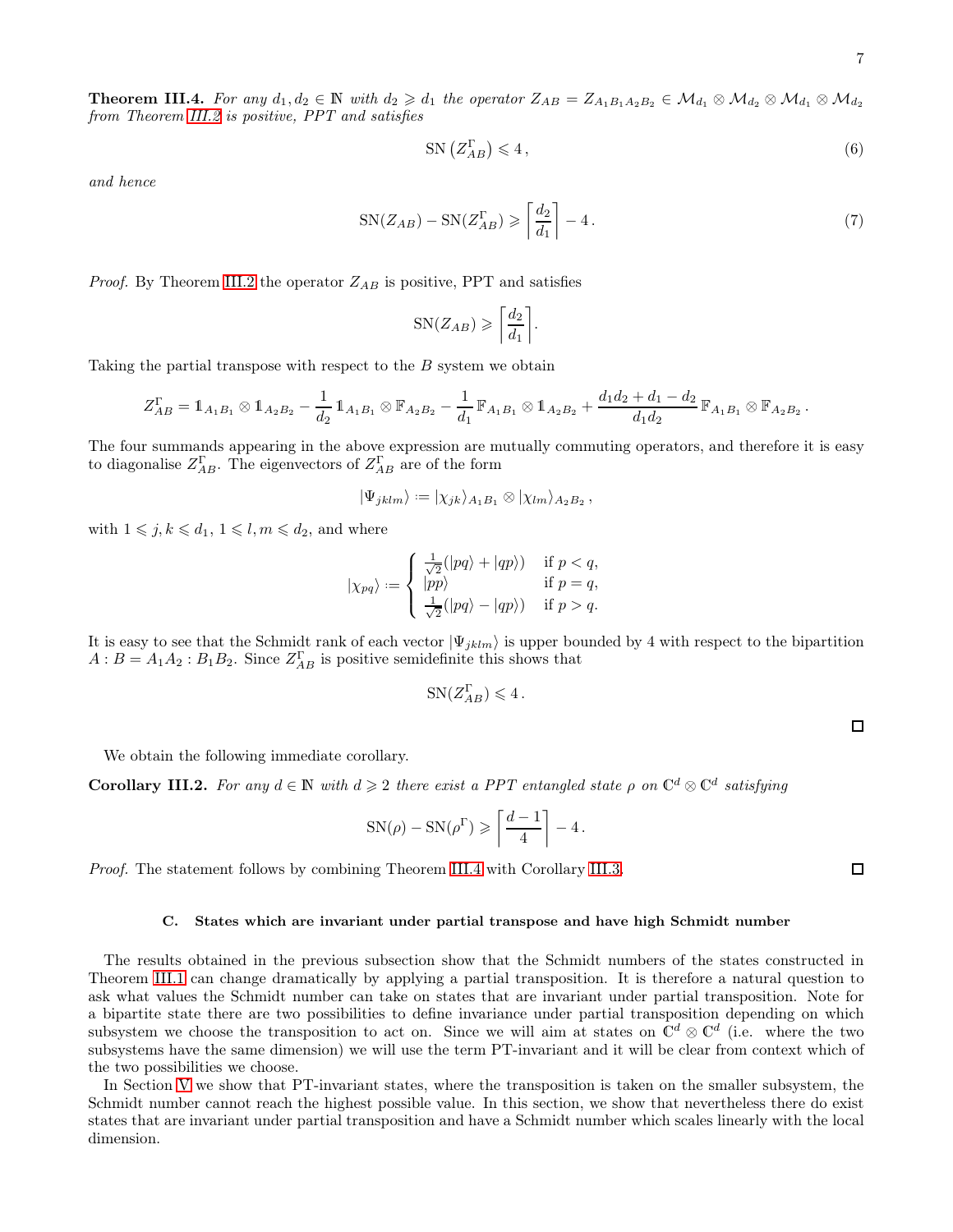$\Box$ 

In the following we denote by  $|+i\rangle, |-i\rangle \in \mathbb{C}^2$  the pure states

$$
|+i\rangle = \frac{1}{\sqrt{2}}(|0\rangle + i|1\rangle) \text{ and } |-i\rangle = \frac{1}{\sqrt{2}}(|0\rangle - i|1\rangle)
$$

where  $\{|0\rangle, |1\rangle\}$  denotes the computational basis of  $\mathbb{C}^2$  (the standard basis for our transposition). Note that  $|+i\rangle$ and  $|-i\rangle$  are orthonormal. The following lemma is probably well known.

<span id="page-7-0"></span>**Lemma III.1.** Given a PPT state  $\rho_{AB}$  on  $\mathbb{C}^{d_A} \otimes \mathbb{C}^{d_B}$ , the state  $\tilde{\rho}_{ABB'}$  on  $\mathbb{C}^{d_A} \otimes \mathbb{C}^{d_B} \otimes \mathbb{C}^2$  given by

$$
\tilde{\rho}_{ABB'} = \rho_{AB} \otimes |+i\rangle\langle+i|_{B'} + \rho_{AB}^{\Gamma_B} \otimes |-i\rangle\langle-i|_{B'}
$$

is invariant under partial transposition on BB′ .

Proof. Note that

$$
\vartheta(|+i\rangle\langle+i|) = |-i\rangle\langle-i|.
$$

And it thus easily follows that

$$
\tilde{\rho}_{ABB'}^{F_{BB'}} = \rho_{AB}^{F_B} \otimes \vartheta(|+i\rangle\langle+i|_{B'}) + \rho_{AB} \otimes \vartheta(|-i\rangle\langle-i|_{B'}) = \tilde{\rho}_{ABB'}.
$$

With the previous lemma we can easily modify the family of states constructed in Theorem [III.1](#page-4-1) to make it invariant under partial transposition. To keep the discussion simple we will only state the result on the maximal Schmidt number that can be obtained using this construction.

**Theorem III.3.** For any  $d \geq 4$  there exists a PT-invariant state  $\rho$  on  $\mathbb{C}^d \otimes \mathbb{C}^d$  satisfying

$$
SN(\rho) \geqslant \begin{cases} \lceil \frac{d-2}{8} \rceil, & \text{if } d \text{ is even,} \\ \lceil \frac{d-3}{8} \rceil, & \text{else.} \end{cases}
$$

*Proof.* Consider first the case where d is even. For  $d' = d/2$  consider the PPT state  $\sigma_{AB}$  on  $\mathbb{C}^{d'} \otimes \mathbb{C}^{d'}$  constructed in Corollary [III.3](#page-5-1) with

$$
SN\left(\sigma_{AB}\right) \geqslant \left\lceil \frac{d'-1}{4} \right\rceil.
$$

By Lemma [III.1](#page-7-0) the state

$$
\tilde{\sigma}_{ABB'} = \sigma_{AB} \otimes |+i\rangle\langle+i|_{B'} + \sigma_{AB}^{\Gamma_B} \otimes |-i\rangle\langle-i|_{B'},
$$

on  $\mathbb{C}^{d'} \otimes \mathbb{C}^{d'} \otimes \mathbb{C}^2$  is invariant under partial transposition on  $BB'$ . Since the Schmidt number is decreasing under the application of local completely positive maps (see [\[13\]](#page-14-6)), and

$$
\sigma_{AB}=(1\!\!1_{AB}\otimes\langle+i|_{B'})\tilde{\sigma}_{ABB'}(1\!\!1_{AB}\otimes|+i\rangle_{B'}),
$$

we have that, with respect to the bipartition  $A:BB',$ 

$$
SN\left(\tilde{\sigma}_{ABB'}\right) \geqslant \left\lceil \frac{d'-1}{4} \right\rceil.
$$

Now in order to make the two local dimensions equal we just consider the state

$$
\rho_{AA'BB'} = \tilde{\sigma}_{ABB'} \otimes |0\rangle\langle 0|_{A'}
$$

on  $\mathbb{C}^{d'} \otimes \mathbb{C}^2 \otimes \mathbb{C}^{d'} \otimes \mathbb{C}^2$ . With respect to the bipartition  $AA' : BB'$ , we have

$$
SN(\rho_{AA'BB'}) \geqslant \left\lceil \frac{d'-1}{4} \right\rceil.
$$

Since  $d = 2d'$  the statement of the theorem follows.

In the case where d is odd we can consider the state  $\rho_{AA'BB'}$  on  $\mathbb{C}^{d-1}\otimes \mathbb{C}^{d-1}$  obtained from the above construction. Then the embedding  $\rho_{AA'BB'} \oplus 0$  of this state into  $\mathcal{M}_d \otimes \mathcal{M}_d$  (extending each of the local dimensions by 1) satisfies the Schmidt number bound stated in the theorem.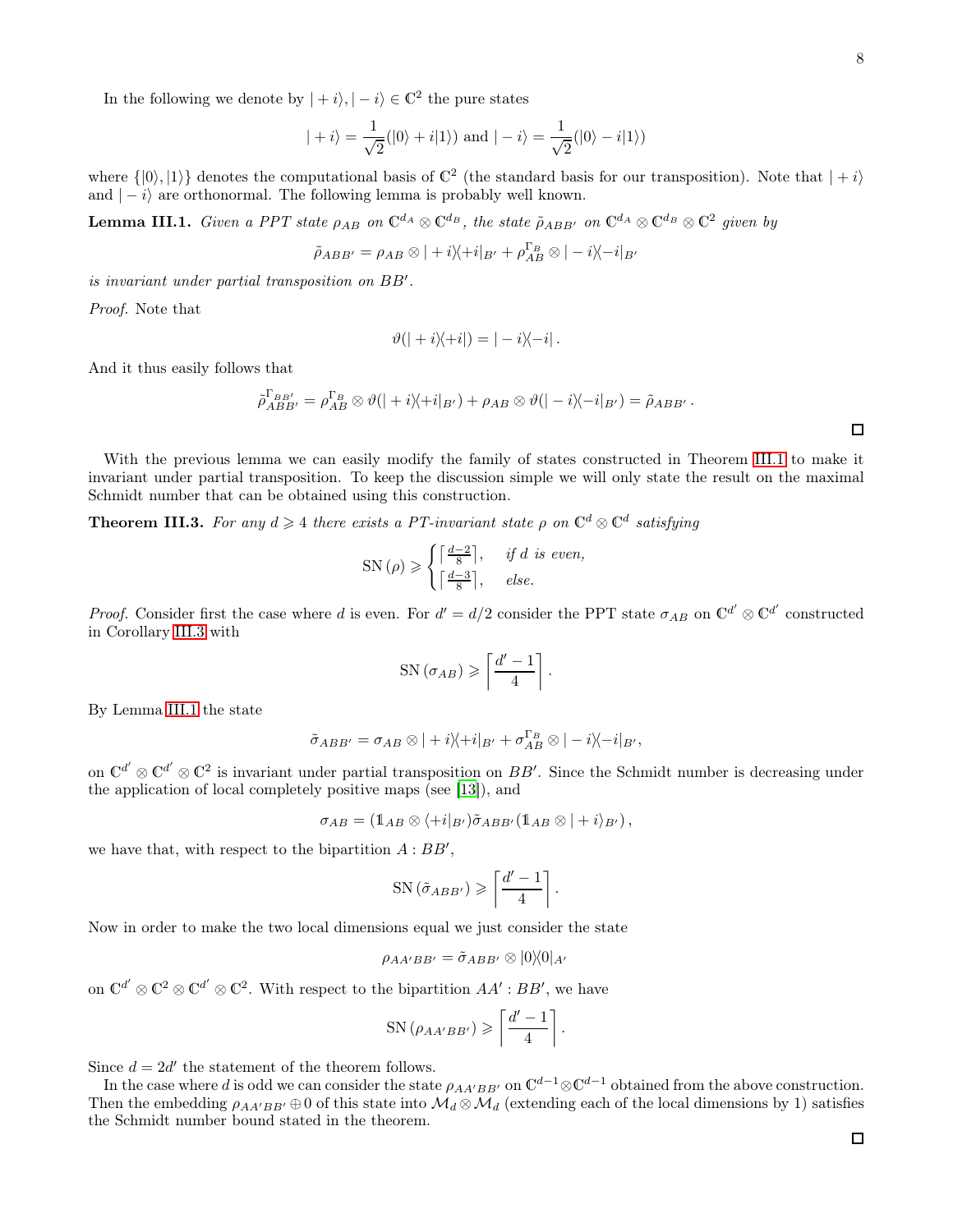# <span id="page-8-0"></span>IV. TYPICAL SCHMIDT NUMBER OF PPT STATES IN HIGH DIMENSIONS

Having constructed examples of PPT states requiring high dimensions it is now natural to ask: Is this phenomenon generic? In other words we want to find out whether PPT states with high Schmidt numbers are just an oddity that may physically not be relevant. We will approach this question from two angles: First, we compare the relative volumes occupied by PPT states and states with bounded Schmidt number respectively in the set of all states. Then, we derive probabilities for random states to be both PPT and of high Schmidt number.

To start this section, let us fix some further notation. For any  $1 \leq k \leq d$ , we denote by  $SN_k(\mathbb{C}^d:\mathbb{C}^d)$  the set of states on  $\mathbb{C}^d \otimes \mathbb{C}^d$  which have Schmidt number at most k. In particular,  $SN_1(\mathbb{C}^d : \mathbb{C}^d)$  is just the set of separable states and  $\text{SN}_d(\mathbb{C}^d : \mathbb{C}^d)$  is the set of all states on  $\mathbb{C}^d \otimes \mathbb{C}^d$ . We also denote by  $\text{PPT}(\mathbb{C}^d : \mathbb{C}^d)$  the set of states on  $\mathbb{C}^d \otimes \mathbb{C}^d$  which are PPT.

# A. Sizes of the sets of bounded Schmidt number states vs PPT states

To begin with, we would like to know how the sizes of the sets  $SN_k(\mathbb{C}^d:\mathbb{C}^d)$  and  $PPT(\mathbb{C}^d:\mathbb{C}^d)$  compare to one another. Here, we are interested in the high-dimensional regime, i.e. when  $d$  is large. There are two size parameters that we will be looking at: the *mean width* and the *volume radius*. Informally, given a convex body K, its mean width is defined as the distance between an origin point and the tangent hyperplane to K in some direction, averaged over all directions, while its volume radius is defined as the radius of the Euclidean ball which would have the same volume as K. The precise mathematical definitions appear below.

The mean width is defined as follows: Given  $K(\mathbb{C}^n)$  a convex set of states on  $\mathbb{C}^n$ ,

$$
w(K(\mathbb{C}^n)) := \mathbb{E} \sup \{ \text{Tr}(X\sigma) : \sigma \in K(\mathbb{C}^n) \},
$$

for X uniformly distributed on the Hilbert–Schmidt unit sphere of the set of trace-0 Hermitian operators on  $\mathbb{C}^n$ . Equivalently, we can rewrite

$$
w(K(\mathbb{C}^n)) = \frac{1}{\mathbb{E} \|G\|_2} \mathbb{E} \sup \{ \text{Tr}(G\sigma) : \ \sigma \in K(\mathbb{C}^n) \} \underset{n \to \infty}{\sim} \frac{1}{n} \mathbb{E} \sup \{ \text{Tr}(G\sigma) : \ \sigma \in K(\mathbb{C}^n) \} \ , \tag{8}
$$

for G a trace-0 matrix from the Gaussian Unitary Ensemble (GUE) on  $\mathbb{C}^n$  (see e.g. [\[30](#page-15-9), Chapter 2] for a proof of the last asymptotic estimate). Since we will be manipulating repeatedly such random matrix in the remainder of this section, let us recall here its precise definition: Start from  $\tilde{G}$  an  $n \times n$  matrix whose entries are independent complex Gaussian variables (with mean 0 and variance 1). Then,  $G' = (\tilde{G} + \tilde{G}^{\dagger})/\sqrt{2}$  is an  $n \times n$  GUE matrix and  $G = G' - (\text{Tr } G') \mathbb{1}/n$  is a trace-0  $n \times n$  GUE matrix. In other words, G', resp. G, is simply the standard Gaussian vector in the space of Hermitian operators, resp. trace-0 Hermitian operators, on  $\mathbb{C}^n$ .

The volume radius is defined as follows: Given  $K(\mathbb{C}^n)$  a convex set of states on  $\mathbb{C}^n$ ,

$$
\mathrm{vrad}\big(\mathrm{K}(\mathbb{C}^n)\big) := \left(\frac{\mathrm{Vol}\big(\mathrm{K}(\mathbb{C}^n)\big)}{\mathrm{Vol}\big(\mathrm{B}^{n^2-1}\big)}\right)^{1/(n^2-1)},
$$

where  $B^{n^2-1}$  stands for the Hilbert–Schmidt unit ball of the set of trace-1 Hermitian operators on  $\mathbb{C}^n$  (which can be identified with the real Euclidean unit ball of dimension  $n^2 - 1$ ) and Vol(·) for the  $(n^2 - 1)$ -dimensional Lebesgue measure.

By Urysohn's inequality (see e.g. [\[34](#page-15-10), Corollary 1.4]), we know that

$$
vrad(K(\mathbb{C}^n)) \leqslant w(K(\mathbb{C}^n)),
$$

and in many cases, these two quantities are actually of the same order.

The mean width and the volume radius of the sets of bounded Schmidt number states and PPT states were estimated in [\[19\]](#page-14-12) and [\[15\]](#page-14-8), respectively. We will restate these results for completeness:

<span id="page-8-1"></span>**Theorem IV.1** (Size of the set of bounded Schmidt number states [\[19,](#page-14-12) Section 4]). There exist universal constants  $c, C > 0$  such that, for any  $d \in \mathbb{N}$  and  $1 \leq k \leq d$ , we have

$$
c\frac{\sqrt{k}}{d\sqrt{d}}\leqslant \mathrm{vrad}\big(\mathrm{SN}_k({\mathbb{C}}^d:{\mathbb{C}}^d)\big)\leqslant w\big(\mathrm{SN}_k({\mathbb{C}}^d:{\mathbb{C}}^d)\big)\leqslant C\,\frac{\sqrt{k}}{d\sqrt{d}}\,.
$$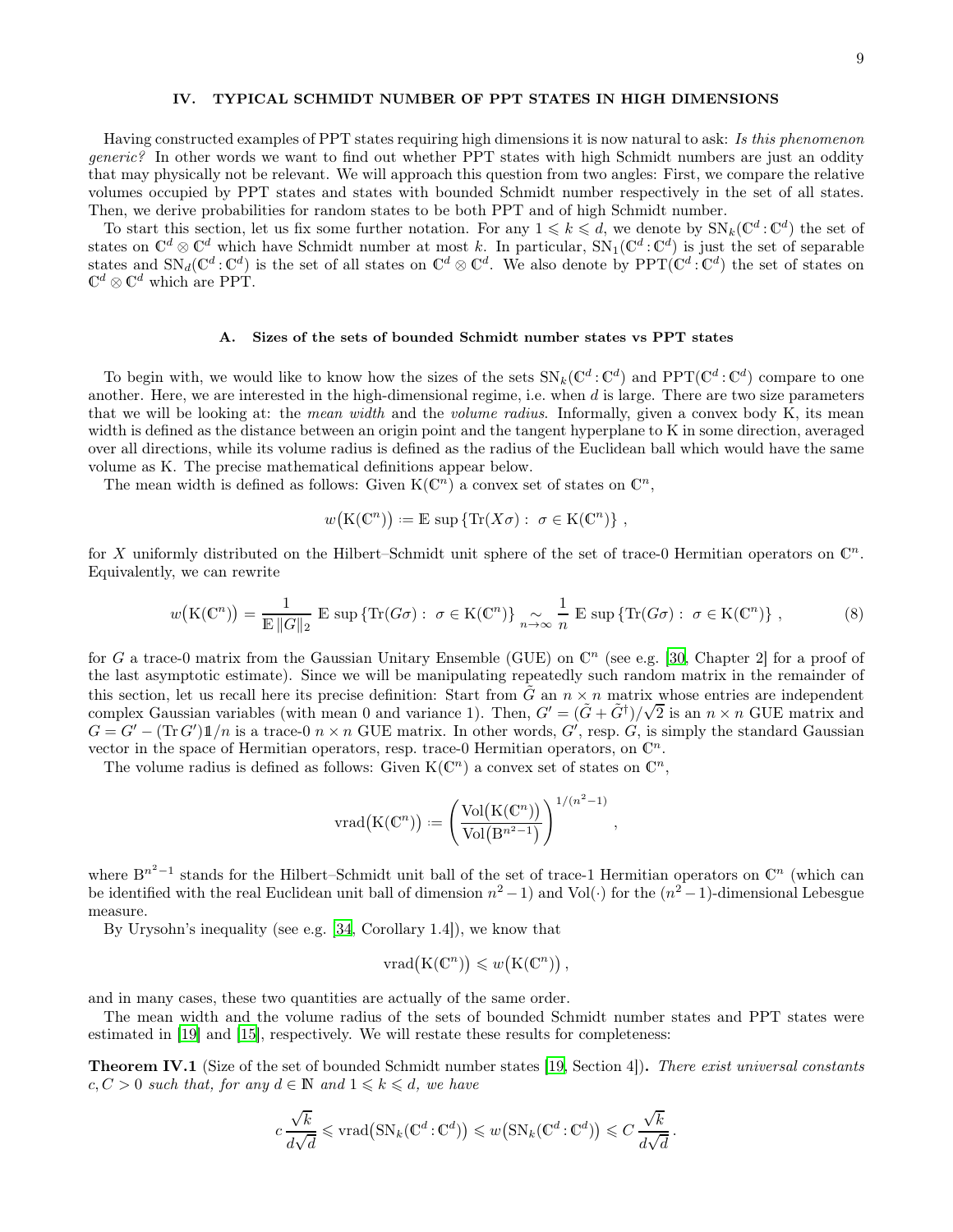<span id="page-9-0"></span>**Theorem IV.2** (Size of the set of PPT states [\[15,](#page-14-8) Theorem 4] and [\[32](#page-15-11), Theorem 9.13]). For any  $d \in \mathbb{N}$ , we have

$$
\frac{1}{4d} \leqslant \text{vrad}\big(\text{PPT}(\mathbb{C}^d : \mathbb{C}^d)\big) \leqslant w\big(\text{PPT}(\mathbb{C}^d : \mathbb{C}^d)\big) \leqslant \frac{2}{d}.
$$

Theorems [IV.1](#page-8-1) and [IV.2](#page-9-0) show that on  $\mathbb{C}^d \otimes \mathbb{C}^d$  and for  $k \ll d$  the volume of the set of PPT states is much bigger than the volume of the set of states which have Schmidt number at most k. Moreover, choosing  $k = \alpha d$  for some  $\alpha$  small enough (depending on the unknown constants c and C) the theorems show that for d large enough most PPT states on  $\mathbb{C}^d \otimes \mathbb{C}^d$  have Schmidt numbers higher than  $\alpha d$ .

#### B. Random construction of PPT states with high Schmidt number

Let us now explain how one could exhibit bipartite quantum states which have both properties of being PPT and having a high Schmidt number. These states will be constructed at random, in such a way that one can argue that, with high probability, they meet these two conditions simultaneously. Our random state model is basically the same as the one considered in [\[33,](#page-15-12) Section V], which we recall here. Let G be a trace-0 GUE matrix on  $\mathbb{C}^d \otimes \mathbb{C}^d$ , and define the associated 'maximally mixed + Gaussian noise' state on  $\mathbb{C}^d \otimes \mathbb{C}^d$  as

<span id="page-9-1"></span>
$$
\rho := \frac{1}{d^2} \left( 1 + \frac{\alpha}{d} G \right) ,\tag{9}
$$

where  $0 < \alpha < 1/2$  is a fixed parameter.

<span id="page-9-2"></span>**Theorem IV.3.** Let  $\rho$  be a random state on  $\mathbb{C}^d \otimes \mathbb{C}^d$ , as defined by equation [\(9\)](#page-9-1). Then,

 $\mathbb{P}\left(\rho \in \mathrm{PPT}(\mathbb{C}^d : \mathbb{C}^d)\right) \geq 1 - 2e^{-c_{\alpha}d^2},$ 

where  $c_{\alpha} > 0$  is a constant depending only on the parameter  $\alpha$ .

Proof. The argument is exactly the same as in the proof of [\[33](#page-15-12), Proposition V.5]. We briefly repeat it here for the sake of completeness. G and  $G^{\Gamma}$  are both trace-0 GUE matrices on  $\mathbb{C}^{d} \otimes \mathbb{C}^{d}$ . Hence, we know from [\[31](#page-15-13)], that for H being either G or  $G^{\Gamma}$ , we have

$$
\forall \varepsilon > 0, \ \mathbb{P}(\lambda_{\min}(H) < -(2+\varepsilon)) \leqslant e^{-c\varepsilon^{3/2}d^2}.
$$

Applying this deviation probability estimate to  $\varepsilon = 1/\alpha - 2 > 0$ , we get by the union bound that

$$
\mathbb{P}(\rho \ge 0 \text{ and } \rho^{\Gamma} \ge 0) \ge 1 - 2e^{-c(1/\alpha - 2)^{3/2}d^2},
$$

which is precisely the advertised result.

<span id="page-9-3"></span>**Theorem IV.4.** Let  $\rho$  be a random state on  $\mathbb{C}^d \otimes \mathbb{C}^d$ , as defined by equation [\(9\)](#page-9-1). Then, for any  $1 \leq k \leq c'_\alpha d$ , we have

$$
\mathbb{P}\left(\rho \notin \mathcal{SN}_k(\mathbb{C}^d : \mathbb{C}^d)\right) \geq 1 - 2e^{-cd},
$$

where  $c'_\alpha > 0$  is a constant depending only on the parameter  $\alpha$  and  $c > 0$  is a universal constant.

Proof. The argument follows the exact same lines as in the proof of [\[33,](#page-15-12) Proposition V.6]. We might thus skip a few details here. The strategy is to exhibit a Hermitian operator M on  $\mathbb{C}^d \otimes \mathbb{C}^d$  which is with probability greater than  $1 - 2e^{-cd}$  a witness of the fact that  $\rho$  has Schmidt number larger than k.

To begin with observe that

$$
\mathbb{E}\,\mathrm{Tr}(\rho G)=\frac{\alpha}{d^3}\,\mathbb{E}\,\mathrm{Tr}(G^2)=\alpha d\,,
$$

while Theorem [IV.1](#page-8-1) gives us

$$
\mathbb{E}\sup\big\{\text{Tr}(\sigma G):\ \sigma\in\text{SN}_k(\mathbb{C}^d\!:\!\mathbb{C}^d)\big\}\leqslant C\sqrt{k}\sqrt{d}\,.
$$

With the two average estimates above at our disposal, we are now in position to apply the following Gaussian deviation inequality: If f is a function such that, for any Gaussian variables  $H, H', |f(H) - f(H')| \le L(H, H')||H -$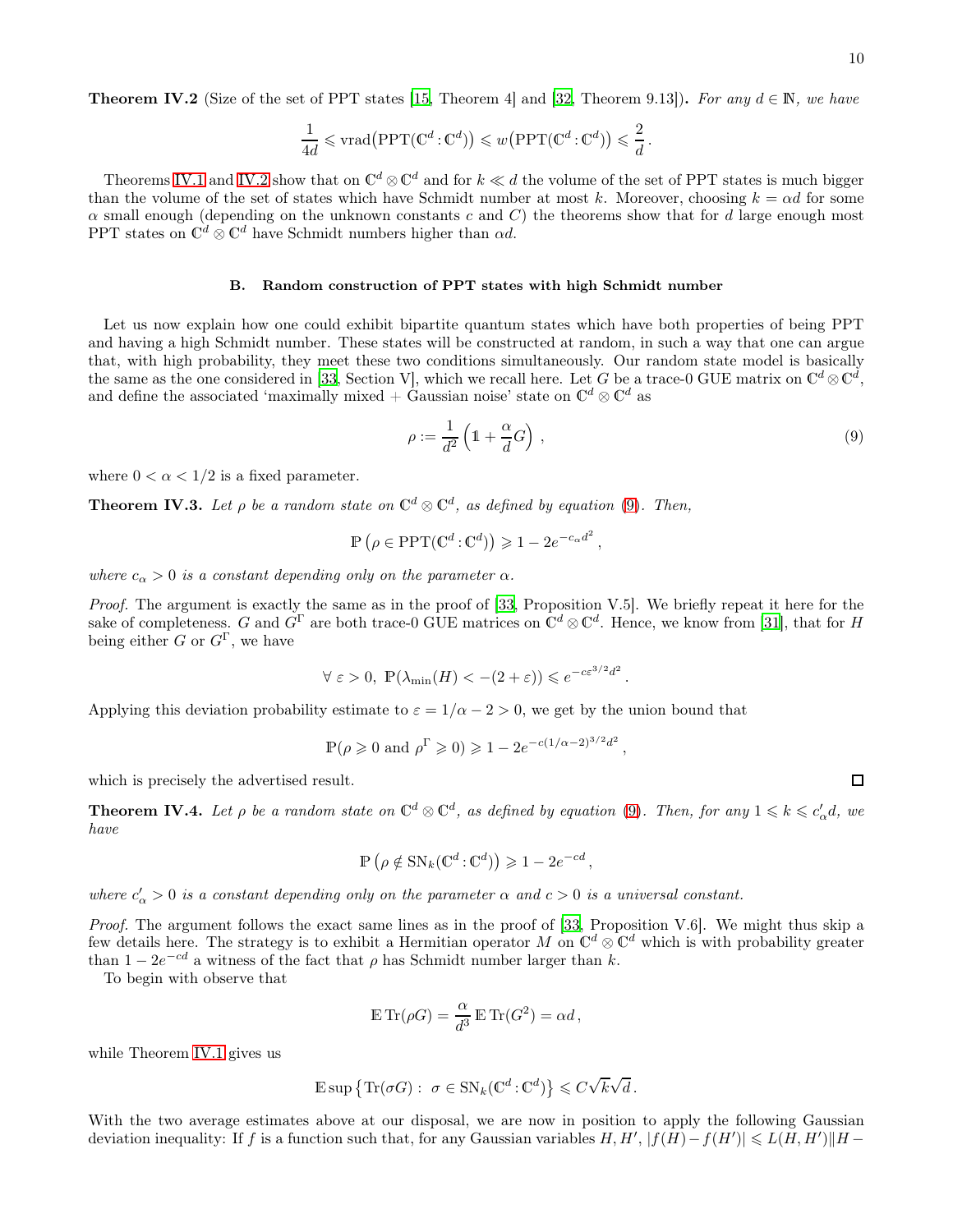$H'||_2$ , with  $\mathbb{E} L(H, H') \leq L$ , then for any  $\varepsilon > 0$ ,  $\mathbb{P}(|f - \mathbb{E} f| > \varepsilon) \leq e^{-c'\epsilon^2/L^2}$  (see e.g. [\[34](#page-15-10), Chapter 2] for a proof). The Lipschitz constants of the two functions we are interested in were upper bounded in the proof of [\[33,](#page-15-12) Proposition V.6. Using these estimates we thus get that, for any  $\varepsilon > 0$ , on the one hand

$$
\mathbb{P}(\text{Tr}(\rho G) < (1 - \varepsilon)\alpha d) \leqslant e^{-c\varepsilon^2 d^4},
$$

and on the other hand

$$
\mathbb{P}\left(\sup\left\{\text{Tr}(\sigma G):\ \sigma\in\text{SN}_k(\mathbb{C}^d\!:\!\mathbb{C}^d)\right\}>(1+\varepsilon)C\sqrt{k}\sqrt{d}\right)\leqslant e^{-c\varepsilon^2d}.
$$

Therefore, taking  $\varepsilon = 1/2$  in the two deviation probability estimates above, we get by the union bound that  $M = 1 - 2G/\alpha d$  is such that

$$
\mathbb{P}\left(\text{Tr}(\rho M) < 0 \text{ and } \sup\left\{\text{Tr}(\sigma M): \ \sigma \in \text{SN}_k(\mathbb{C}^d : \mathbb{C}^d)\right\} > 1 - \frac{3C\sqrt{k}}{\alpha}\right) \geqslant 1 - e^{-cd^4/4} - e^{-cd/4}.
$$

The statement of the theorem follows from observing that  $(3C/\alpha)\sqrt{k}/\sqrt{d} < 1$  for  $k < (\alpha^2/9C^2)d$  (and from relabelling  $c/4$  in c). 口

<span id="page-10-1"></span>**Corollary IV.5.** Let  $\rho$  be a random state on  $\mathbb{C}^d \otimes \mathbb{C}^d$ , as defined by equation [\(9\)](#page-9-1), with  $1/8 \le \alpha \le 3/8$ . Then, for any  $1 \leqslant k \leqslant c'd$ , we have

$$
\mathbb{P}\left(\rho \in \mathrm{PPT}(\mathbb{C}^d : \mathbb{C}^d) \text{ and } \rho \notin \mathrm{SN}_k(\mathbb{C}^d : \mathbb{C}^d)\right) \geq 1 - 4e^{-\hat{c}d},
$$

where  $\hat{c}, c' > 0$  are universal constants.

*Proof.* Corollary [IV.5](#page-10-1) is a direct consequence of Propositions [IV.3](#page-9-2) and [IV.4.](#page-9-3) Indeed, since the constant  $c'_{\alpha}$  of Proposition [IV.4](#page-9-3) is increasing with  $\alpha$ , one can choose  $c' = c'_{1/8}$ , and since the constant  $c_{\alpha}$  of Proposition [IV.3](#page-9-2) is decreasing with  $\alpha$ , one can choose  $\hat{c} = \min(c_{3/8}, c)$  (with the constant c of Proposition [IV.4\)](#page-9-3).  $\Box$ 

An explicit value for the universal constant  $c' > 0$  appearing in Corollary [IV.5](#page-10-1) could be estimated. It is nevertheless expected to be smaller than the constant 1/4 obtained in our explicit construction. The main interest of Corollary [IV.5](#page-10-1) thus resides more in showing that, on large bipartite quantum systems, it is actually a typical feature of PPT states to have a Schmidt number which scales linearly with the local dimension.

# <span id="page-10-0"></span>V. UPPER BOUNDS ON THE SCHMIDT NUMBER

The previous sections show that quantum states can have high Schmidt number although they stay positive under partial transposition. We will now focus on the converse question: Can we infer limitations on the Schmidt number from positive partial transpose? Our main results show such limitations for states invariant under partial transposition and for absolutely PPT states (precise definitions will be given later). These results are all based on a general technique relating the Schmidt number to entangled principal sub-blocks of a quantum state.

To state our results, we will need the notion of a trivial lifting of a linear map first considered in [\[17](#page-14-10)].

**Definition V.1** (Trivial lifting [\[17\]](#page-14-10)). A linear map  $\mathcal{L}: \mathcal{M}_{d_1} \to \mathcal{M}_{d_2}$  is called an S-trivial lifting for a set  $\mathcal{S} \subseteq \{1, \ldots, d_1\}$  iff  $\mathcal{L}(|i\rangle\langle j|) = 0$  whenever  $i \in \mathcal{S}$  or  $j \in \mathcal{S}$ .

Note that in the above definition we do not care about the map that gets lifted to a particular S-trivial lifting  $\mathcal{L}: \mathcal{M}_{d_1} \to \mathcal{M}_{d_2}$ . This omission simplifies our presentation slightly, and we refer to [\[17](#page-14-10)] for a more elaborate presentation. A remarkable decomposition technique for k-positive maps (called 'Choi decomposition') has been proved in [\[17\]](#page-14-10). We will need the following corollary of this result:

<span id="page-10-2"></span>**Theorem V.1** ([\[17](#page-14-10)]). For  $k \in \{2, ..., min(d_1, d_2)\}\$  any k-positive map  $\mathcal{P}: \mathcal{M}_{d_1} \to \mathcal{M}_{d_2}$  can be written as

 $\mathcal{P} = \mathcal{Q} + \mathcal{T}$ ,

where  $\mathcal{T}: \mathcal{M}_{d_1} \to \mathcal{M}_{d_2}$  is completely positive and  $\mathcal{Q}: \mathcal{M}_{d_1} \to \mathcal{M}_{d_2}$  is a positive S-trivial lifting for some  $\mathcal{S} \subseteq \{1, \ldots, d_1\}$  with  $|\mathcal{S}| = k - 1$ .

The main consequence of the previous theorem is a dimension reduction for k-positive maps  $P : \mathcal{M}_{d_1} \to \mathcal{M}_{d_2}$ . Indeed such maps exhibit a behaviour that is not completely positive only on a subspace of their input space  $\mathcal{M}_{d_1}$ . We will relate this in the following to the Schmidt number.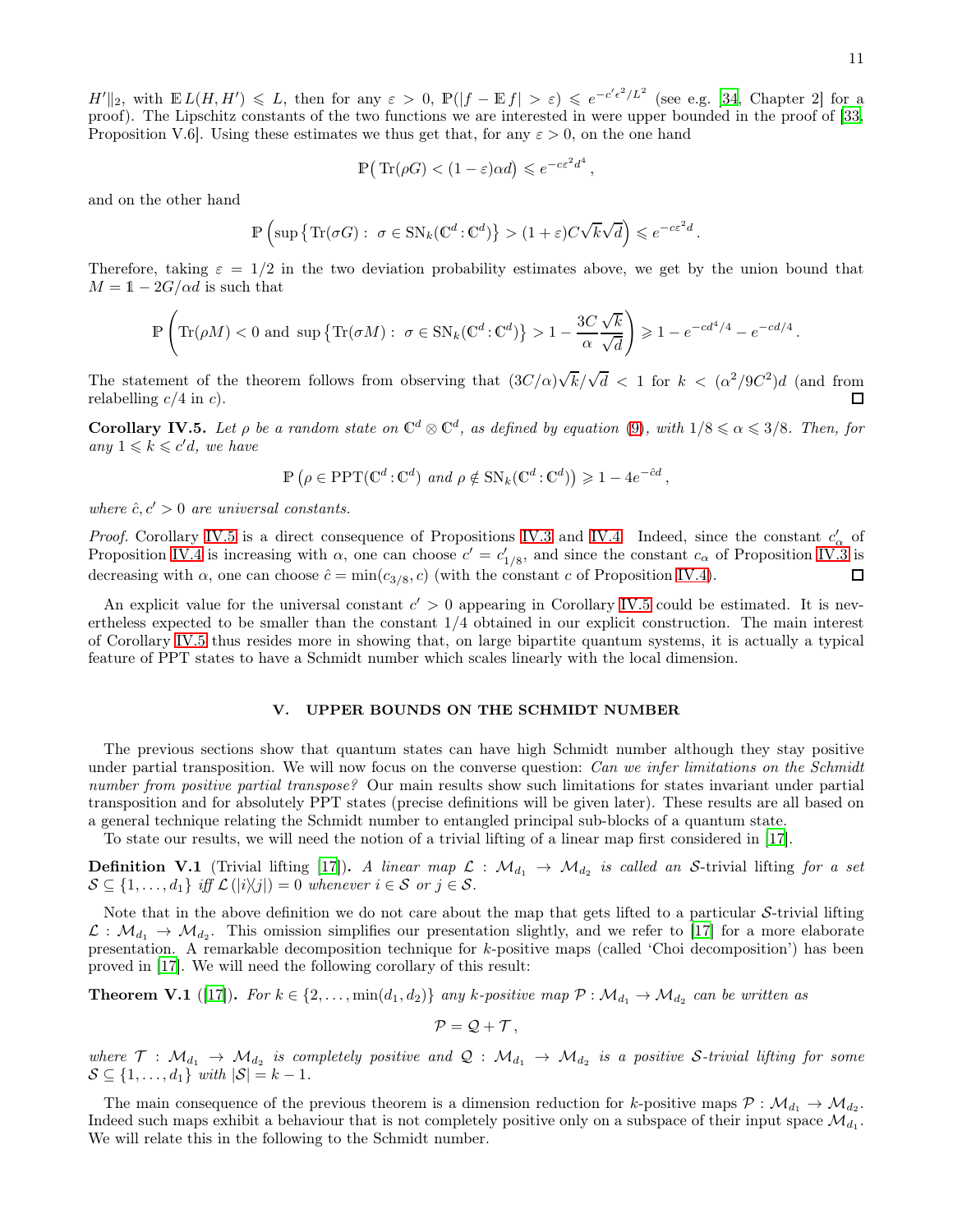#### A. Schmidt numbers imply entanglement in principal sub-blocks

The following theorem is the main technical tool of this section.

**Theorem V.2** (Entangled sub-blocks from Schmidt number). For  $d_1 \leq d_2$  consider a matrix  $X \in (\mathcal{M}_{d_1} \otimes \mathcal{M}_{d_2})^+$ written as

$$
X=\sum_{i,j=1}^{d_1}|i\rangle\langle j|\otimes X_{ij},
$$

with blocks  $X_{ij} \in \mathcal{M}_{d_2}$  for  $i, j \in \{1, ..., d_1\}$ . If  $2 \leqslant SN(X) = k$ , then there exists a set

$$
\{m_1, \ldots, m_{d_1-k+2}\} \subseteq \{1, \ldots, d_1\}
$$

such that the principal sub-block matrix

$$
Y = \sum_{s,t=1}^{d_1-k+2} |s\rangle\langle t| \otimes X_{m_s m_t} \in (\mathcal{M}_{d_1-k+2} \otimes \mathcal{M}_{d_2})^+
$$

is entangled.

*Proof.* Since SN  $(X) = k$  there exists a  $(k-1)$ -positive map  $P : \mathcal{M}_{d_1} \to \mathcal{M}_{d_2}$  such that

<span id="page-11-0"></span>
$$
(\mathcal{P}\otimes\mathrm{id}_{d_2})(X)\ngeq 0\,. \tag{10}
$$

By Theorem [V.1](#page-10-2) there exists a set  $S \subset \{1, \ldots, d_1\}$  with  $|S| = k - 2$  such that

$$
\mathcal{P}=\mathcal{Q}+\mathcal{T},
$$

where  $\mathcal{T}: \mathcal{M}_{d_1} \to \mathcal{M}_{d_2}$  is completely positive and  $\mathcal{Q}: \mathcal{M}_{d_1} \to \mathcal{M}_{d_2}$  is a positive S-trivial lifting. Setting

$$
\{m_1,\ldots,m_{d_1-k+2}\} = \{1,\ldots,d_1\} \setminus S\,,
$$

we can conclude from [\(10\)](#page-11-0) that

$$
\left(\mathcal{Q}\otimes\mathrm{id}_{d_2}\right)(X)=\sum_{i,j=1}^{d_1}\mathcal{Q}(|i\rangle\!\langle j|)\otimes X_{ij}=\sum_{s,t=1}^{d_1-k+2}\mathcal{Q}(|m_s\rangle\!\langle m_t|)\otimes X_{m_sm_t}\ngeq 0\,,
$$

where we used that  $\mathcal{Q}(|i\rangle\langle j|) = 0$  whenever  $i \in \mathcal{S}$  or  $j \in \mathcal{S}$ . Since the map  $\mathcal{Q}$  is positive we have that the positive matrix

$$
\sum_{s,t=1}^{d_1-k+2} |m_s\rangle\langle m_t| \otimes X_{m_t m_s} = (V \otimes \mathbb{1}_{d_2}) Y(V^{\dagger} \otimes \mathbb{1}_{d_2})
$$

is entangled. Here  $V: \mathbb{C}^{d_1-k+2} \to \mathbb{C}^{d_1}$  is the isometry defined by  $V|s\rangle = |m_s\rangle$  for  $s \in \{1, \ldots, d_1-k+2\}$ , and since the application of a local isometry preserves separability the proof is finished.

For convenience we restate as a corollary the special case where the previous theorem is applied to a positive matrix with maximal Schmidt number.

**Corollary V.1.** For  $d_1 \leq d_2$  consider a matrix  $X \in (\mathcal{M}_{d_1} \otimes \mathcal{M}_{d_2})^+$  written as

$$
X = \sum_{i,j=1}^{d_1} |i\rangle\!\langle j| \otimes X_{ij},
$$

with blocks  $X_{ij} \in \mathcal{M}_{d_2}$  for  $i, j \in \{1, ..., d_1\}$ . If  $SN(X) = d_1$ , then there exists  $\{k_1, k_2\} \subset \{1, ..., d_1\}$  such that the principal sub-block matrix

<span id="page-11-1"></span>
$$
Y = \sum_{s,t=1}^{2} |s\rangle\langle t| \otimes X_{k_s k_t} \in (\mathcal{M}_2 \otimes \mathcal{M}_{d_2})^+
$$
\n(11)

is entangled.

It is a simple consequence of the previous corollary that a state  $\rho$  on  $\mathbb{C}^{d_1} \otimes \mathbb{C}^{d_2}$  with  $d_1 \leq d_2$  has Schmidt number  $\text{SN}(\rho) \leq d_1 - 1$  (i.e. the Schmidt number is not maximal) if none of the principal sub-block matrices from [\(11\)](#page-11-1) is entangled. We will use this technique in the following to show that the Schmidt number of certain subsets of PPT states is not maximal.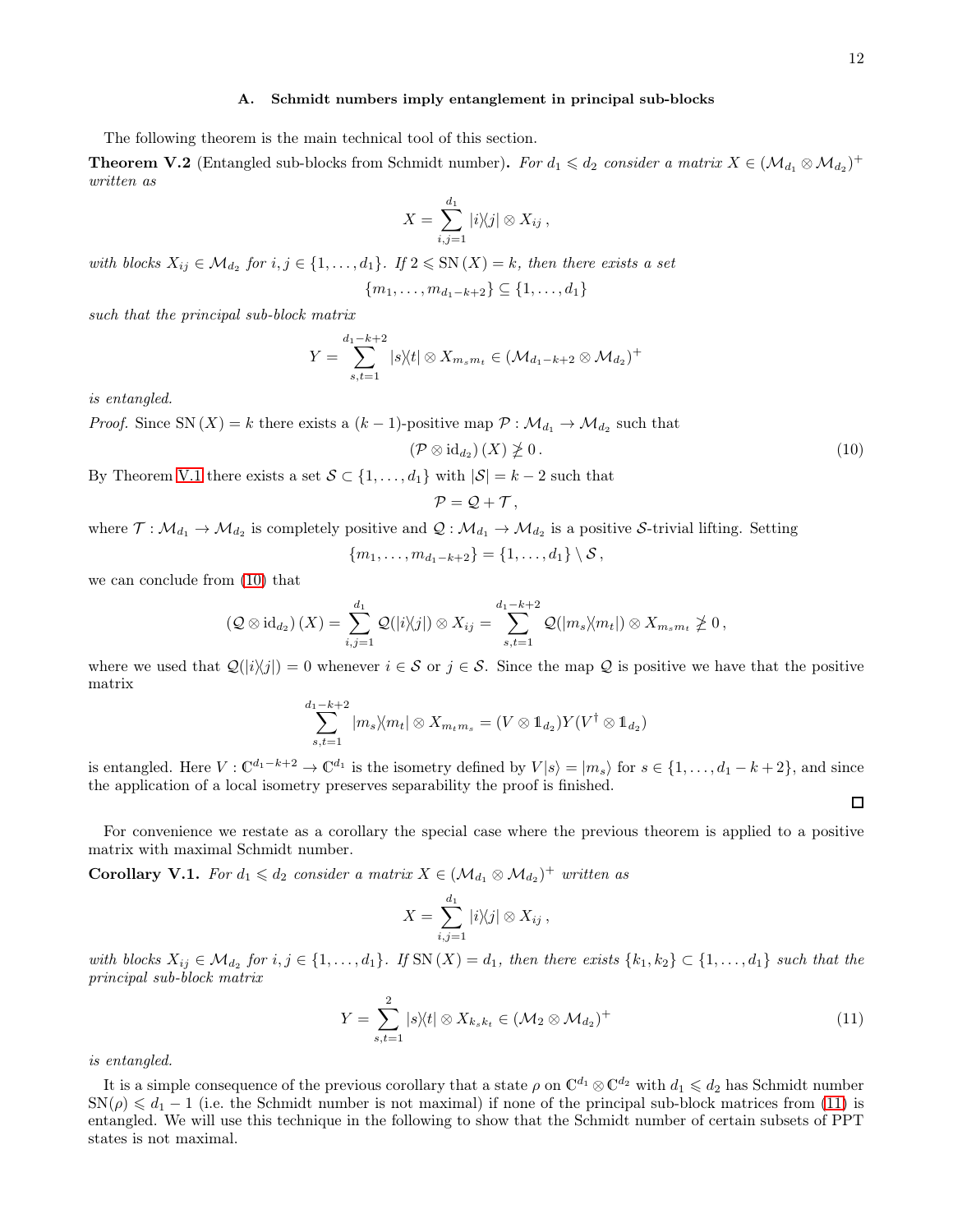#### B. States which are invariant under partial transpose

The following theorem shows that a state which is PT-invariant with respect to the smaller of the two subsystems cannot have maximal Schmidt number. In the case where the smaller system has dimension 2 this had been shown in [\[20](#page-14-13)].

**Theorem V.3** (Schmidt number of PT-invariant states). If a quantum state  $\rho$  on  $\mathbb{C}^{d_1} \otimes \mathbb{C}^{d_2}$  with  $2 \leq d_1 \leq d_2$ satisfies  $(\vartheta_{d_1} \otimes \mathrm{id}_{d_2})(\rho) = \rho$ , then SN  $(\rho) \leq d_1 - 1$ .

*Proof.* We write  $\rho \in (\mathcal{M}_{d_1} \otimes \mathcal{M}_{d_2})^+$  as

$$
\rho = \sum_{i,j=1}^{d_1} |i\rangle\langle j| \otimes X_{ij}
$$

with matrices  $X_{ij} \in M_{d_2}$  for  $i, j \in \{1, ..., d_1\}$ . Since  $\rho$  is invariant under a partial transpose we have that

$$
\rho = \sum_{i,j=1}^{d_1} |i\rangle\langle j| \otimes X_{ij} = \sum_{i,j=1}^{d_1} |i\rangle\langle j| \otimes X_{ji} = (\vartheta_{d_1} \otimes \mathrm{id}_{d_2})(\rho),
$$

and thus  $X_{ij} = X_{ji}$  for any  $i, j \in \{1, \ldots, d_1\}$ . For any  $k_1, k_2 \in \{1, \ldots, d_1\}$  the matrix

$$
\rho^{k_1 k_2} = \sum_{s,t=1}^2 |s\rangle\langle t| \otimes X_{k_s k_t}
$$

is positive as a principal sub-block matrix of the positive matrix  $\rho$ .

Clearly, we have

$$
(\vartheta_{d_1} \otimes \mathrm{id}_{d_2})(\rho^{k_1k_2}) = \sum_{s,t=1}^2 |k_s\rangle\langle k_t| \otimes X_{k_tk_s} = \sum_{s,t=1}^2 |k_s\rangle\langle k_t| \otimes X_{k_sk_t} = \rho^{k_1k_2}.
$$

Now [\[20,](#page-14-13) Theorem 2] implies that  $\rho^{k_1k_2} \in (\mathcal{M}_2 \otimes \mathcal{M}_{d_2})^+$  has to be separable (for a simple proof of this fact, see [\[37,](#page-15-14) §6]). Therefore,  $SN(\rho) \leq d_1 - 1$  since otherwise Corollary [V.1](#page-11-1) would provide  $k_1, k_2 \in \{1, ..., d_1\}$  such that  $\rho^{k_1 k_2}$  is entangled. П

#### C. States which are absolutely positive under partial transpose

We now give an application of our techniques to the problem of classifying the absolutely PPT set. Let  $U(\mathbb{C}^d) \subset$  $\mathcal{M}_d$  denote the set of unitary matrices acting on  $\mathbb{C}^d$ . A quantum state  $\rho$  on  $\mathbb{C}^{d_1} \otimes \mathbb{C}^{d_2}$  is called

- absolutely PPT (APPT) if  $U\rho U^{\dagger}$  is PPT for any unitary  $U \in \mathcal{U}(\mathbb{C}^{d_1} \otimes \mathbb{C}^{d_2})$ .
- absolutely separable (ASEP) if  $U \rho U^{\dagger}$  is separable for any unitary  $U \in \mathcal{U}(\mathbb{C}^{d_1} \otimes \mathbb{C}^{d_2})$ .

It has been shown in [\[43\]](#page-15-15) that there exists a ball of ASEP states around the maximally mixed state. Despite this not much is known about the structure of the set of ASEP states. In contrast the set of APPT states can be characterized in terms of a semidefinite program [\[35\]](#page-15-16). It is an open problem whether the sets of APPT states and ASEP states coincide for all dimensions  $d_1$  and  $d_2$  [\[35](#page-15-16)]. Here we prove that, at least, APPT states cannot have maximal Schmidt number.

**Theorem V.4** (Schmidt number of APPT states). Any APPT state  $\rho$  on  $\mathbb{C}^{d_1} \otimes \mathbb{C}^{d_2}$  satisfies

$$
SN(\rho) \leqslant \min(d_1, d_2) - 1.
$$

*Proof.* Without loss of generality we assume that  $d_1 \leq d_2$ . We can write

$$
\rho = \sum_{i,j=1}^{d_1} |i\rangle\!\langle j| \otimes X_{ij},
$$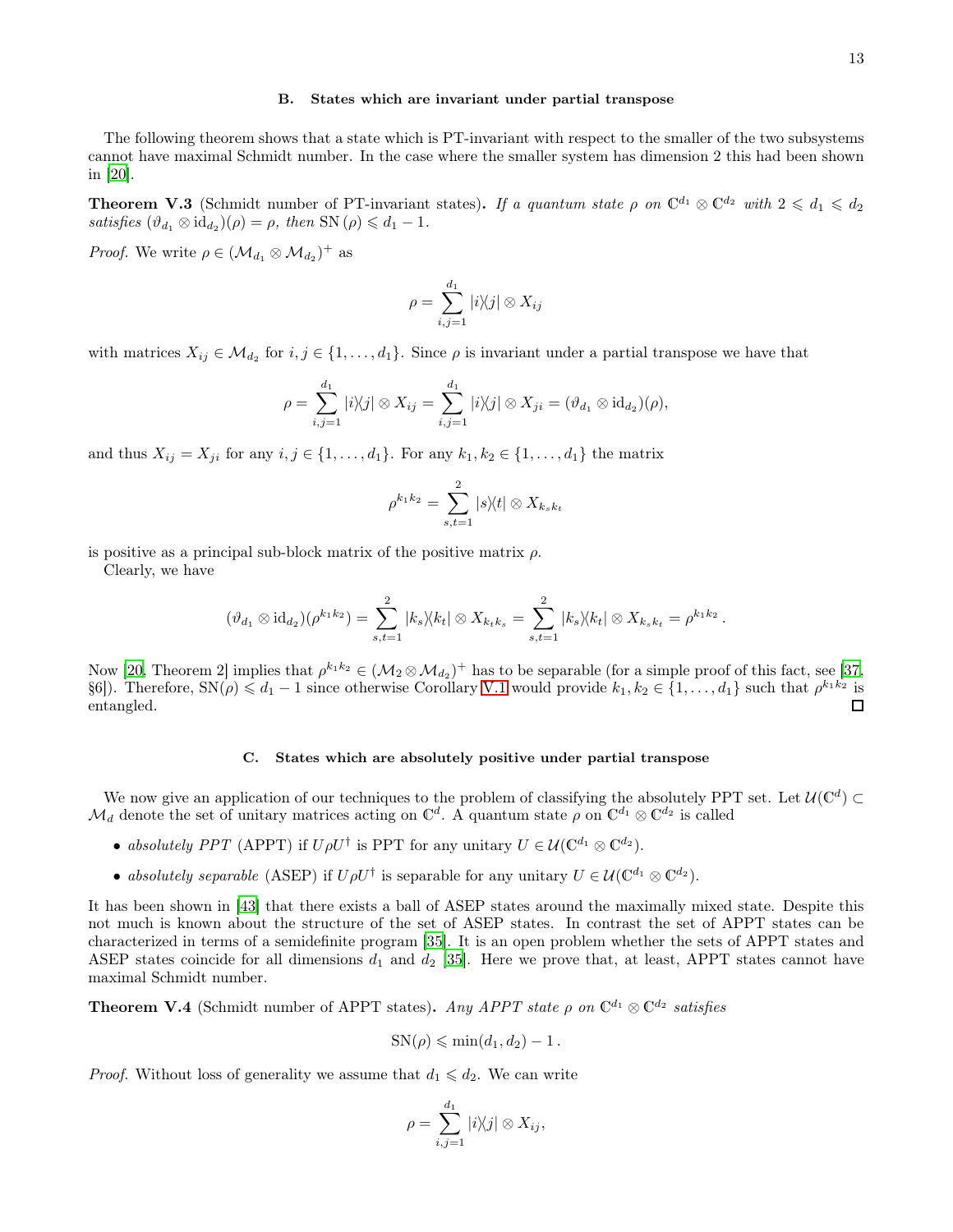with matrices  $X_{ij} \in \mathcal{M}_{d_2}$  for  $i, j \in \{1, ..., d_1\}$ . For any  $k_1, k_2 \in \{1, ..., d_1\}$  with  $k_1 \neq k_2$  the matrix

$$
\rho^{k_1 k_2} = \sum_{s,t=1}^2 |s\rangle\langle t| \otimes X_{k_s k_t}
$$

is positive as a principal sub-block matrix of the positive matrix  $\rho$ . We will show that  $\rho^{k_1k_2}$  is separable for any  $k_1, k_2 \in \{1, \ldots, d_1\}$ . Once this is done, the statement of our theorem follows from Corollary [V.1.](#page-11-1)

To show that  $\rho^{k_1 k_2}$  for fixed  $k_1, k_2 \in \{1, \ldots, d_1\}$  is separable consider a unitary  $\tilde{U} \in \mathcal{U}(\mathbb{C}^2 \otimes \mathbb{C}^{d_2})$ . We can write

$$
\tilde{U} = \sum_{s,t=1}^2 |s\rangle\langle t| \otimes V_{st},
$$

where  $V_{st} \in \mathcal{M}_{d_2}$  for  $s, t \in \{1, 2\}$ . Now consider

$$
U = \sum_{s,t=1}^{2} |k_s \rangle \langle k_t| \otimes V_{st} + \sum_{i \in \{1,...,d_1\} \setminus \{k_1,k_2\}} |i \rangle \langle i| \otimes 1_{d_2} \in \mathcal{U}(\mathbb{C}^{d_1} \otimes \mathbb{C}^{d_2}).
$$

Since  $\rho$  is APPT we have that

$$
U\rho U^{\dagger} = \sum_{s,t=1}^{2} |k_s\rangle\langle k_t| \otimes \sum_{lm} V_{sl} X_{k_s k_l} V_{lt}^{\dagger} + \sum_{i,j \in \{1,...,d_1\} \setminus \{k_1,k_2\}} |i\rangle\langle j| \otimes \rho_{ij}
$$

is PPT. This implies that the principal sub-block matrix

$$
\sum_{s,t=1}^2 |k_s \rangle \langle k_t| \otimes \sum_{lm} V_{sl} X_{k_s k_l} V_{lt}^{\dagger} = (W \otimes \mathbb{1}_{d_2}) \tilde{U} \rho^{k_1 k_2} \tilde{U}^{\dagger} (W \otimes \mathbb{1}_{d_2})^{\dagger}
$$

is PPT as well. Here  $W : \mathbb{C}^2 \to \mathbb{C}^{d_1}$  denotes the isometry defined by  $W|s\rangle = |k_s\rangle$  for  $s = 1, 2$ . Finally, since partial applications of isometries preserve positivity we have that  $\tilde{U} \rho^{k_1 k_2} \tilde{U}^{\dagger}$  is PPT. Since the unitary  $\tilde{U} \in \mathcal{U}(\mathbb{C}^2 \otimes \mathbb{C}^{d_2})$  was chosen arbitrarily we find that  $\rho^{k_1k_2}$  is an (unnormalized) APPT state. By Theorem [\[36](#page-15-17), Theorem 1] this implies that  $\rho^{k_1 k_2}$  is ASEP and therefore in particular separable. This finishes the proof.  $\Box$ 

# VI. CONCLUSION AND OUTLOOK

We have constructed explicit examples of PPT states on  $\mathbb{C}^d \otimes \mathbb{C}^d$  with Schmidt numbers at least  $\lceil (d-1)/4 \rceil$ . By modifying our construction slightly we even obtained states on  $\mathbb{C}^d \otimes \mathbb{C}^d$  invariant under partial transpose with Schmidt numbers at least  $\left[\frac{d-3}{8}\right]$ . We continued by studying a family of random PPT states also achieving such a linear scaling in the local dimension, although without being able to specify the exact constants. Finally, we introduced a technique to derive upper bounds on the Schmidt number of general quantum states. Using this technique we show that for both PT-invariant and APPT states the Schmidt number cannot reach its maximal value. There are a number of open problems, and directions for further research to be explored from here:

- What is the maximal Schmidt number of a PPT state (or a PT-invariant state) on  $\mathbb{C}^{d_1} \otimes \mathbb{C}^{d_2}$  for general  $d_1$  and  $d_2$ ? We only know the answer when  $\min(d_1, d_2) = 2$  or when  $d_1 = d_2 = 3$ . It is well-known that there exist entangled PPT states on  $\mathbb{C}^2 \otimes \mathbb{C}^d$  for any  $d \geq 4$ , a concrete example being the Tang-Horodecki state [\[44](#page-15-18), [45\]](#page-15-19) (which is even PT-invariant [\[20](#page-14-13)]) for  $d = 4$ . For  $d_1 = d_2 = 3$  it has been shown [\[17\]](#page-14-10) that the Schmidt number of a PPT state can only reach 2.
- What can be said about the *absolute Schmidt number* (i.e Schmidt number from spectrum)? Also, can one estimate the size of bounded Schmidt number balls around the identity?
- What are the implications of positive partial transposition constraints on the Schmidt number in the multipartite setting? There exist states on  $\mathbb{C}^3 \otimes \mathbb{C}^3 \otimes \mathbb{C}^3$  that are genuine multipartite entangled despite being PPT across every bipartition [\[33](#page-15-12)], but similar examples for higher Schmidt numbers are not known. A possible starting point could be the following questions: Is there a PPT state on a  $\mathbb{C}^3 \otimes \mathbb{C}^3 \otimes \mathbb{C}^3$  with Schmidt number 3 across every bipartition? Or what is the maximum genuine multipartite Schmidt number [\[46](#page-15-20)] possible for PPT states? In this and related questions, an extension of positive map mixers [\[33\]](#page-15-12) to k-positive map mixers (or of the corresponding positive maps [\[47](#page-15-21)] to k-positive maps) might allow for an  $SDP/map$  based characterization. It would also be interesting to explore this question via probabilistic techniques in high dimensions.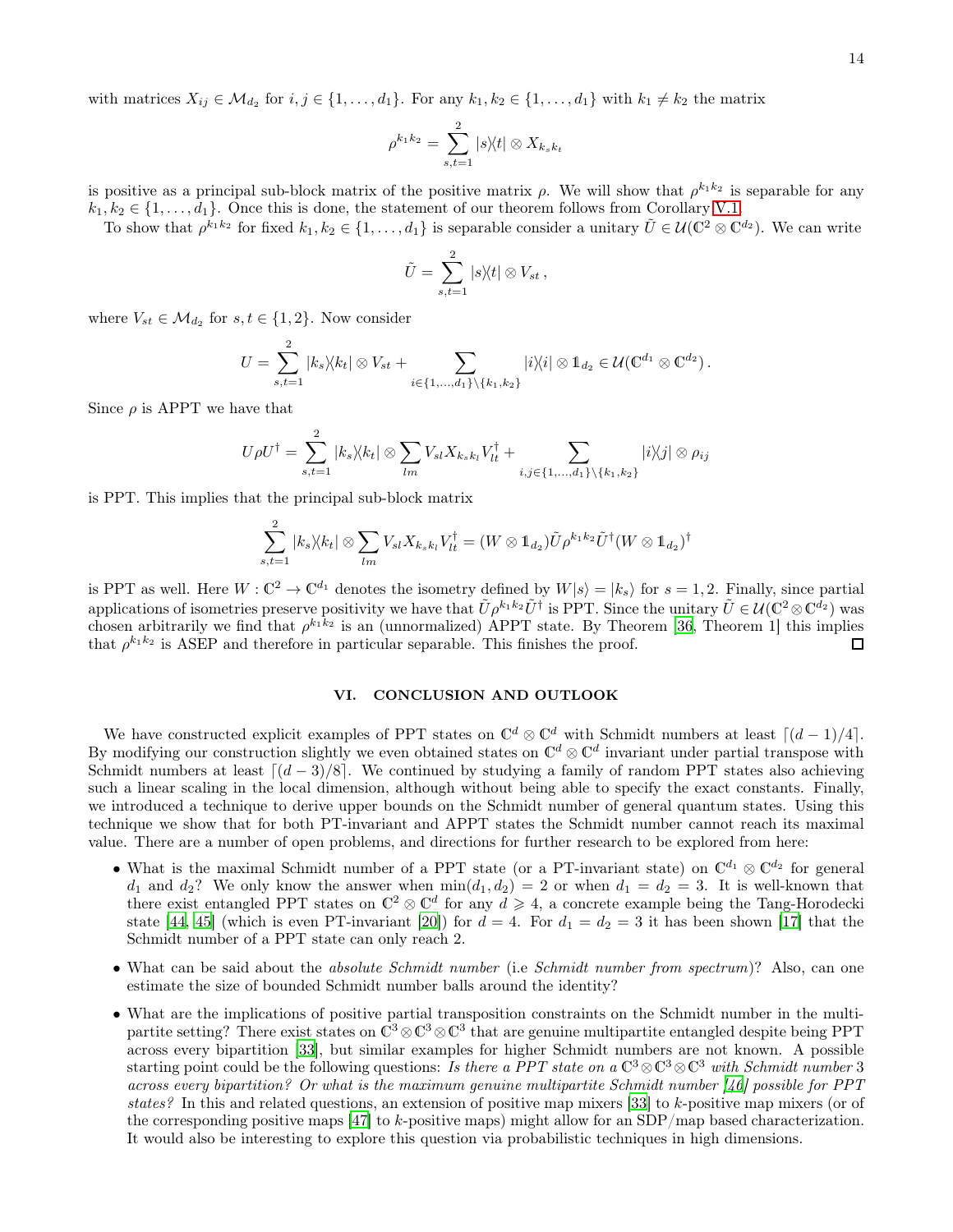• Despite being non-distillable, PPT states can be useful in other tasks. For instance, using data hiding (see [\[48](#page-15-22)– [51\]](#page-15-23) for more details) PPT states arbitrarily close to private states [\[52](#page-15-24), [53\]](#page-15-25) can be constructed. Such states have a high key rate. In multipartite systems PPT states can still yield metrological advantages [\[54](#page-15-26)]. Could one show that all PPT states with high Schmidt number are useful in some operational sense?

Acknowledgements. We thank Matthias Christandl and Yu Yang for interesting discussions. Furthermore we gratefully acknowledge the hospitality of the Institut Henri Poincaré where part of this work has been conducted during the thematic trimester "Analysis in Quantum Information Theory". M. Huber acknowledges funding from the Austrian Science Fund through the START project Y879-N27 and the joint Czech-Austrian project MultiQUEST I 3053-N27. L. Lami acknowledges financial support from the European Research Council (ERC) under the Starting Grant GQCOP (Grant No. 637352). C. Lancien is financially supported by the European Research Council through the grant agreement 648913, by the Spanish MINECO through the project MTM2014-54240-P, and by the Comunidad de Madrid through the project QUITEMAD+ S2013-ICE-2801. A. Müller-Hermes acknowledges financial support from the European Research Council (ERC Grant Agreement no 337603), the Danish Council for Independent Research (Sapere Aude) and VILLUM FONDEN via the QMATH Centre of Excellence (Grant No. 10059). All authors contributed equally to this work.

- <span id="page-14-0"></span>[1] M.M. Wilde. From Classical to Quantum Shannon Theory. Cambridge University Press, Cambridge, 2013.
- <span id="page-14-1"></span>[2] H-K. Lo, M. Curty, and K. Tamaki. Secure quantum key distribution. Nat. Photon. 8:595, 2014.
- <span id="page-14-4"></span>[3] C. Wang, F. Deng, Y. Li, X. Liu, and G. Long. Quantum secure direct communication with high-dimension quantum superdense coding. Phys. Rev. A 71:044305, 2005.
- [4] S. Gröblacher, T. Jennewein, A. Vaziri, G. Weihs, and A. Zeilinger. Experimental quantum cryptography with qutrits. New J. Phys. 8:75, 2006.
- [5] B.P. Lanyon, M. Barbieri, M.P. Almeida, T. Jennewein, T.C. Ralph, K.J. Resch, G.J. Pryde, J.L. O'Brien, A. Gilchrist, and A.G. White. Simplifying quantum logic using higher-dimensional Hilbert spaces. Nat. Phys. 5:134–140, 2009.
- [6] M. Huber, and M. Pawlowski. Weak randomness in device independent quantum key distribution and the advantage of using high dimensional entanglement. Phys. Rev. A 88:032309, 2013.
- <span id="page-14-5"></span>[7] M. Mirhosseini, O.S. Magaña-Loaiza, M.N. O'Sullivan, B. Rodenburg, M. Malik, M.P.J. Lavery, M.J. Padgett, D.J. Gauthier, and R.W. Boyd. High-dimensional quantum cryptography with twisted light. New J. Phys. 17:033033, 2015.
- <span id="page-14-2"></span>[8] M. Suda, C. Pacher, M. Peev, M. Dušek, and F. Hipp. Quantum interference of photons in simple networks. Quantum Inf. Process. 12(5):1915–1945, 2013.
- [9] R. Fickler, R. Lapkiewicz, M. Huber, M. Lavery, M. Padgett, and A. Zeilinger. Interface between path and orbital angular momentum entanglement for high-dimensional photonic quantum information. Nat. Commun. 5:4502, 2014.
- [10] A.C. Dada, J. Leach, G.S. Buller, M.J. Padgett, and E. Andersson. Experimental high-dimensional two-photon entanglement and violations of generalized Bell inequalities. Nat. Phys. 7:677680, 2011.
- [11] D. Giovannini, D. Romero, J. Leach, A. Dudley, A. Forbes, and M.J. Padgett. Characterization of high-dimensional entangled systems via mutually unbiased measurements. Phys. Rev. Lett. 110:143601, 2013.
- <span id="page-14-3"></span>[12] J. Bavaresco, N. H. Valencia, C. Klöckl, M. Pivoluska, N. Friis, M. Malik, M. Huber. Two measurements are sufficient for certifying high-dimensional entanglement. Preprint [arXiv:1709.07344,](http://arxiv.org/abs/1709.07344) 2017.
- <span id="page-14-6"></span>[13] B.M. Terhal, and P. Horodecki. Schmidt number for density matrices. Phys. Rev. A 61:040301, 2000.
- <span id="page-14-7"></span>[14] C. Eltschka and J. Siewert. Negativity as a counter of entangled dimensions. Phys. Rev. Lett. 111:100503, 2013.
- <span id="page-14-8"></span>[15] G. Aubrun, and S.J. Szarek. Tensor product of convex sets and the volume of separable states on N qudits. Phys. Rev. A. 73:022109, 2006.
- <span id="page-14-11"></span>[16] A. Sanpera, D. Bruß, and M. Lewenstein. Schmidt-number witnesses and bound entanglement. Phys. Rev. A 63:050301, 2001.
- <span id="page-14-10"></span>[17] Y. Yang, D.H. Leung, and W-S. Tang. All 2-positive linear maps from  $M_3(\mathbb{C})$  to  $M_3(\mathbb{C})$  are decomposable. Linear Algebra Appl. 503:233–247, 2016.
- <span id="page-14-9"></span>[18] L. Chen, Y. Yang, and W-S. Tang. Schmidt number of bipartite and multipartite states under local projections. Quantum Inf. Process. 16(3):75–101, 2017.
- <span id="page-14-12"></span>[19] S.J. Szarek, E. Werner, and K. Życzkowski. How often is a quantum state k-entangled? J. Phys.A: Math. Theor. 44:045303, 2011.
- <span id="page-14-13"></span>[20] B. Kraus, J.I. Cirac, S. Karnas, and M. Lewenstein. Separability in  $2 \times N$  composite quantum systems. Phys. Rev. A 61:062302, 2000.
- <span id="page-14-14"></span>[21] R. Hildebrand. Positive partial transpose from spectra. Phys. Rev. A 76:052325, 2007.
- <span id="page-14-15"></span>[22] S. Arunachalam, N. Johnston, and V. Russo. Is absolute separability determined by the partial transpose? Quant. Inf. Comput. 15(7 & 8):0694–0720, 2015.
- <span id="page-14-16"></span>[23] M. Horodecki, P. Horodecki, and R. Horodecki. Separability of mixed states: necessary and sufficient conditions. Phys. Lett. A 223(1 & 2):1–8, 1996.
- <span id="page-14-17"></span>[24] R. Tucci. Quantum entanglement and conditional information transmission. Preprint [arXiv:quant-ph/9909041,](http://arxiv.org/abs/quant-ph/9909041) 1999.
- <span id="page-14-18"></span>[25] M. Christandl and A. Winter. "Squashed entanglement" - an additive entanglement measure. J. Math. Phys. 45(3):829–